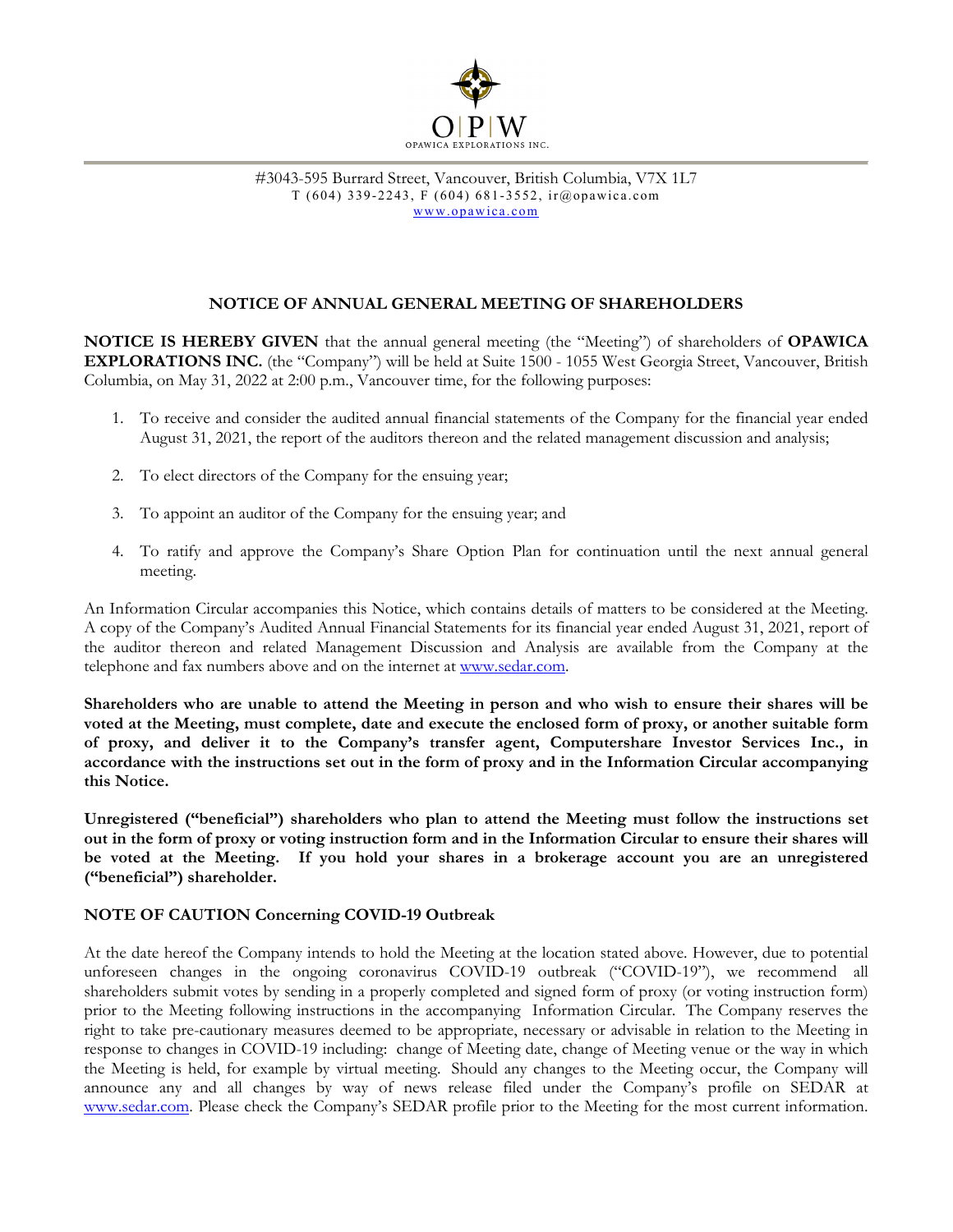In the event of changes to the Meeting format due to COVID-19, the Company will **not** prepare or mail amended Meeting Proxy Materials.

**DATED** at Vancouver, British Columbia this 3rd day of May, 2022.

# **BY ORDER OF THE BOARD**

#### **"Blake Morgan"**

**Blake Morgan President and Chief Executive Officer**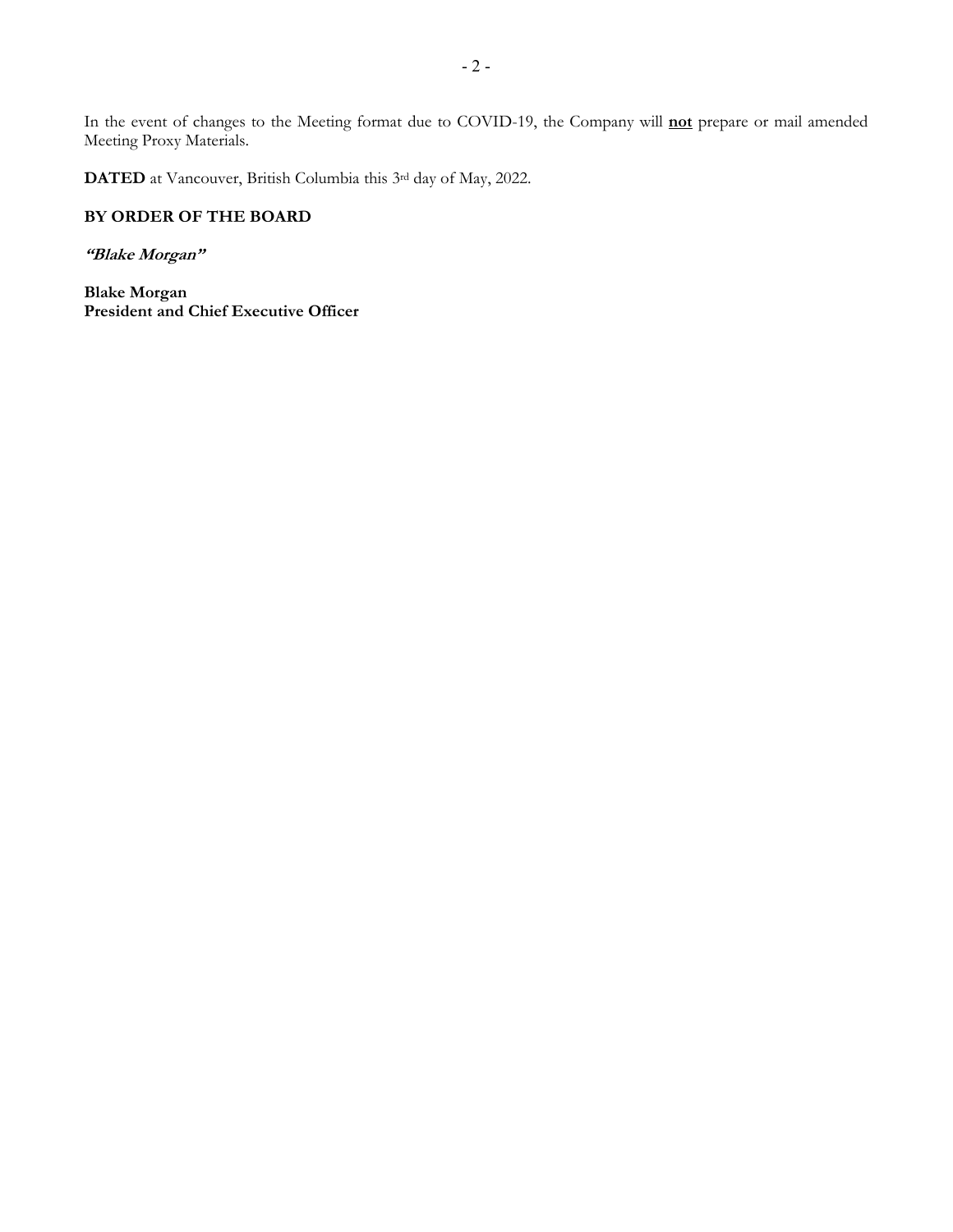

#3043-595 Burrard Street, Vancouver, British Columbia, V7X 1L7 T (604) 339-2243, F (604) 681-3552, ir@opawica.com www.opawica.com

# **INFORMATION CIRCULAR**

with information as at April 29, 2022 *(except as otherwise indicated)* 

**This Information Circular is furnished in connection with the solicitation of proxies by the management of Opawica Explorations Inc. (the "Company") for use at the annual general meeting (the "Meeting") of the Company's shareholders to be held on May 31, 2022 at the time and place and for the purposes set forth in the accompanying notice of the Meeting.** 

In this Information Circular, references to "the Company", "we" and "our" refer to **Opawica Explorations Inc.**  "**Common Shares**" means common shares without par value in the capital of the Company. "**Beneficial Shareholders**" means shareholders who do not hold Common Shares in their own name and "**intermediaries**" refers to brokers, investment firms, clearing houses and similar entities that own securities on behalf of Beneficial Shareholders.

#### **GENERAL PROXY INFORMATION**

#### **Solicitation of Proxies**

The solicitation of proxies will be primarily by mail, but proxies may be solicited personally or by telephone by directors, officers and regular employees of the Company. The Company will bear all costs of this solicitation. The Company has arranged for intermediaries to forward the meeting materials to beneficial owners of Common Shares held as of record by those intermediaries and may reimburse the intermediaries for their reasonable fees and disbursements in that regard.

#### **Appointment of Proxyholders**

The individuals named in the accompanying form of proxy (the "**Proxy**") are officers and/or directors of the Company. **If you are a shareholder entitled to vote at the Meeting, you have the right to appoint a person or company other than either of the persons designated in the Proxy, who need not be a shareholder, to attend and act for you and on your behalf at the Meeting. You may do so either by inserting the name of that other person in the blank space provided in the Proxy or by completing and delivering another suitable form of proxy.** 

#### **Voting by Proxyholder**

The persons named in the Proxy will vote or withhold from voting the Common Shares represented thereby in accordance with your instructions on any ballot that may be called for. If you specify a choice with respect to any matter to be acted upon, your Common Shares will be voted accordingly. The Proxy confers discretionary authority on persons named therein with respect to:

- (a) each matter or group of matters identified therein for which a choice is not specified, other than the appointment of an auditor and the election of directors;
- (b) any amendment to or variation of any matter identified therein; and
- (c) any other matter that properly comes before the Meeting.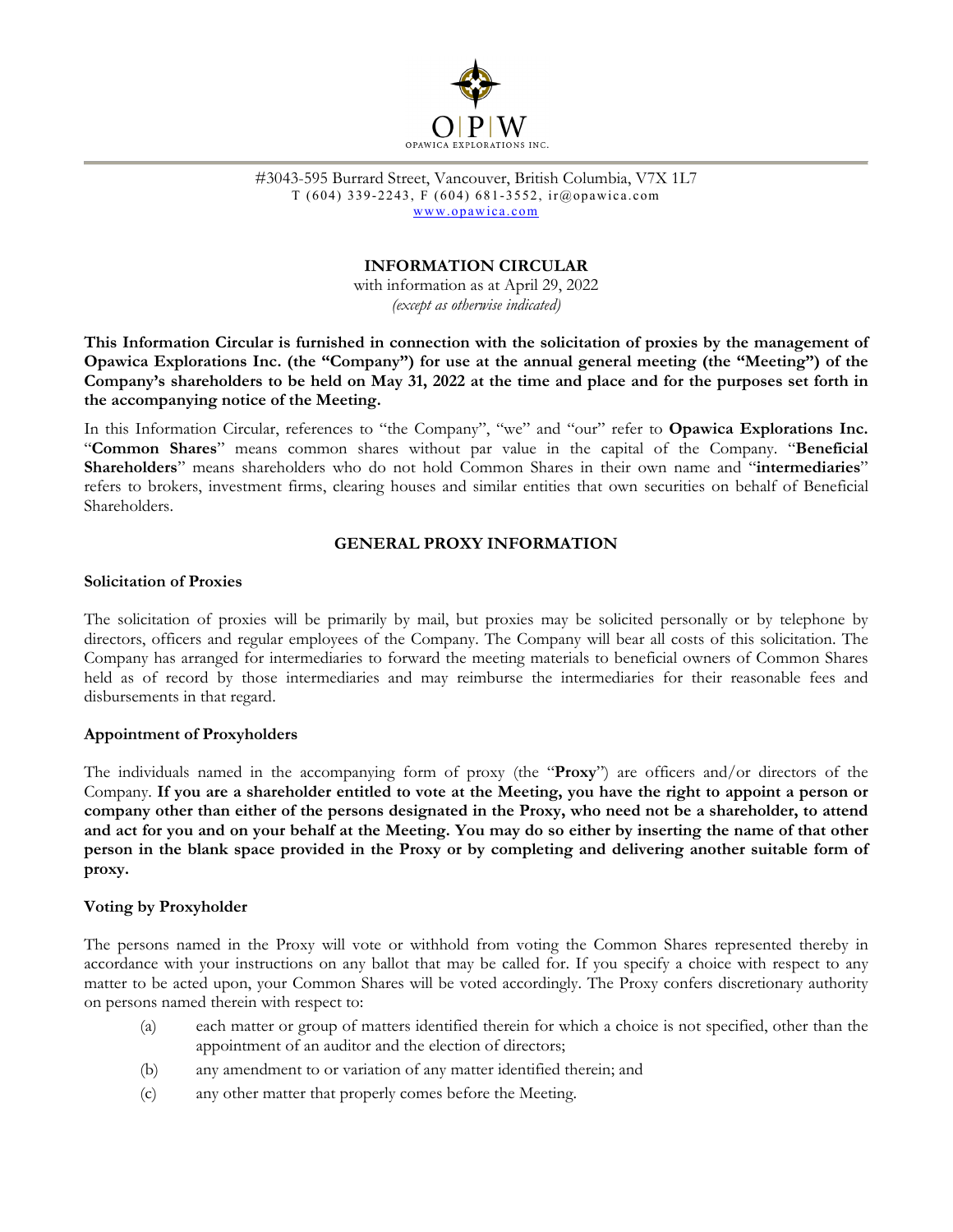**In respect of a matter for which a choice is not specified in the Proxy, the persons named in the Proxy will vote the Common Shares represented by the Proxy for the approval of such matter.** 

#### **Registered Shareholders**

Registered Shareholders may wish to vote by proxy whether or not they are able to attend the Meeting in person. Registered Shareholders who choose to submit a proxy may do so by one of the following methods:

- (a) complete, date and sign the enclosed form of Proxy and return it to the Company's transfer agent, Computershare Investor Services Inc. ("**Computershare**"), by fax within North America to 1-866- 249-7775, by fax outside North America to 416-263-9524, by mail or by hand to the 8th Floor, 100 University Avenue, Toronto, Ontario, Canada, M5J 2Y1, or by hand delivery to the 3<sup>rd</sup> Floor, 510 Burrard Street, Vancouver, British Columbia, Canada, V6C 3B9; or
- (b) use a touch-tone phone to transmit voting choices to a toll free number. Registered shareholders must follow the instructions of the voice response system and refer to the enclosed Proxy form for the toll free number, the holder's account number and the Proxy access number; or
- (c) log onto the internet website of Computershare at www.investorvote.com. Registered shareholders must follow the instructions that appear on the screen and refer to the enclosed Proxy form for the holder's account number and the proxy access number.

Registered Shareholders must ensure the Proxy is received at least 48 hours (excluding Saturdays, Sundays and holidays) before the Meeting or any adjournment thereof.

#### **Beneficial Shareholders (Unregistered Shareholders)**

The following information is of significant importance to shareholders who do not hold Common Shares in their own name. Beneficial Shareholders should note that the only proxies that can be recognized and acted upon at the Meeting are those deposited by registered shareholders (those whose names appear on the records of the Company as the registered holders of Common Shares) or as set out in the following disclosure.

If Common Shares are listed in an account statement provided to a shareholder by a broker, then in almost all cases those Common Shares will not be registered in the shareholder's name on the records of the Company. Such Common Shares will more likely be registered under the names of the shareholder's broker or an agent of that broker. In Canada the vast majority of such Common Shares are registered under the name of CDS & Co. (the registration name for The Canadian Depository for Securities Limited, which acts as nominee for many Canadian brokerage firms), and in the United States of America (the "**U.S.**"), under the name of Cede & Co. as nominee for The Depository Trust Company (which acts as depositary for many U.S. brokerage firms and custodian banks).

Intermediaries are required to seek voting instructions from Beneficial Shareholders in advance of shareholder meetings. Every intermediary has its own mailing procedures and provides its own return instructions to clients.

You should carefully follow the instructions of your broker or intermediary in order to ensure that your Common Shares are voted at the Meeting.

The form of proxy supplied to you by your broker will be similar to the Proxy provided to registered shareholders by the Company. However, its purpose is limited to instructing the intermediary on how to vote your Common Shares on your behalf. Most brokers now delegate responsibility for obtaining instructions from clients to Broadridge Financial Solutions, Inc. ("**Broadridge**") in Canada and in the United States. Broadridge mails a voting instruction form (a "**VIF**") in lieu of a Proxy provided by the Company. The VIF will name the same persons as the Company's Proxy to represent your Common Shares at the Meeting. You have the right to appoint a person (who need not be a Beneficial Shareholder of the Company), other than any of the persons designated in the VIF to represent your Common Shares at the Meeting and that person may be you. To exercise this right, insert the name of the desired representative (which may be you), in the blank space provided in the VIF. The completed VIF must then be returned to Broadridge by mail or facsimile or given to Broadridge by phone or over the internet, in accordance with Broadridge's instructions. Broadridge then tabulates the results of all instructions received and provides appropriate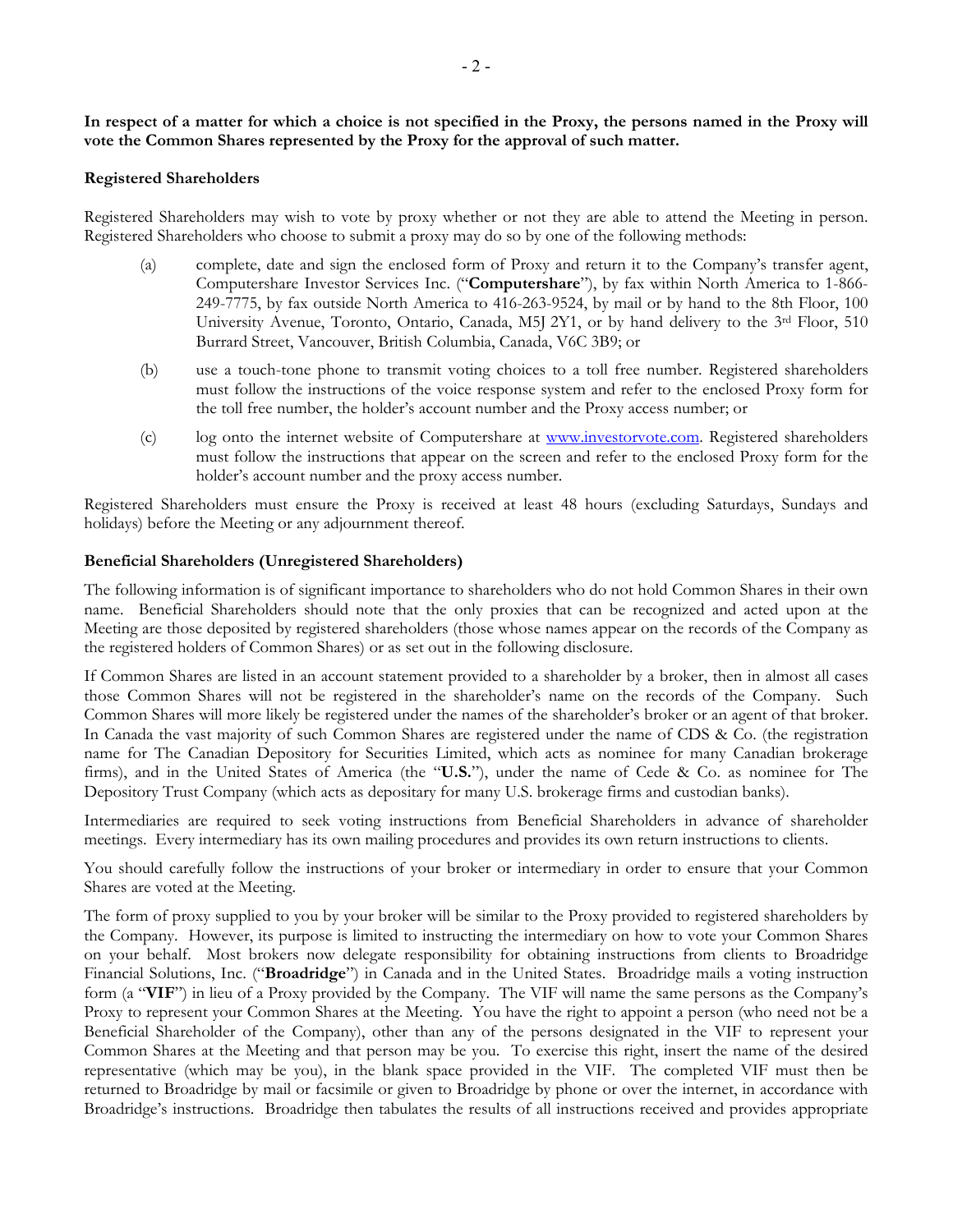instructions respecting voting of Common Shares to be represented at the Meeting. If you receive a VIF from Broadridge, the VIF must be completed and returned to Broadridge, in accordance with Broadridge's instructions, well in advance of the Meeting in order to have the Common Shares voted at the Meeting, or to have an alternate representative duly appointed to attend the Meeting and vote your Common Shares.

This information circular and related material is being sent to both registered and non-registered owners of the securities of the Company. If you are a non-registered owner, and the Company or its agent has sent these materials directly to you, your name and address and information about your holdings of securities, have been obtained in accordance with applicable securities regulatory requirements from the intermediary holding on your behalf.

#### **Notice to Shareholders in the United States**

The solicitation of proxies involves securities of an issuer located in Canada and is being effected in accordance with the corporate laws of the Province of British Columbia, Canada and securities laws of the provinces of Canada. The proxy solicitation rules under the United States *Securities Exchange Act of 1934*, as amended, are not applicable to the Company or this solicitation, and this solicitation has been prepared in accordance with the disclosure requirements of the securities laws of the provinces of Canada. Shareholders should be aware that disclosure requirements under the securities laws of the provinces of Canada differ from the disclosure requirements under United States securities laws.

The enforcement by Shareholders of civil liabilities under United States federal securities laws may be affected adversely by the fact that the Company is incorporated under the *Business Corporations Act* (British Columbia) ("**BCA**"), as amended, certain of its directors and its executive officers are residents of Canada and a substantial portion of its assets and the assets of such persons are located outside the United States. Shareholders may not be able to sue a foreign company or its officers or directors in a foreign court for violations of United States federal securities laws. It may be difficult to compel a foreign company and its officers and directors to subject themselves to a judgment by a United States court.

#### **Revocation of Proxies**

In addition to revocation in any other manner permitted by law, a registered Shareholder who has given a proxy may revoke it by:

- (a) executing a proxy bearing a later date or by executing a valid notice of revocation, either of the foregoing to be executed by the registered Shareholder or the registered Shareholder's authorized attorney in writing, or, if the Shareholder is a corporation, under its corporate seal by an officer or attorney duly authorized, and by delivering the proxy bearing a later date to Computershare or at the address of the registered office of the Company at 1500 Royal Centre, 1055 West Georgia Street, P.O. Box 11117, Vancouver, British Columbia, V6E 4N7, at any time up to and including the last business day that precedes the day of the Meeting or, if the Meeting is adjourned, the last business day that precedes any reconvening thereof, or to the chairman of the Meeting on the day of the Meeting or any reconvening thereof, or in any other manner provided by law; or
- (b) personally attending the Meeting and voting the registered Shareholder's Common Shares.

A revocation of a proxy will not affect a matter on which a vote is taken before the revocation.

# **INTEREST OF CERTAIN PERSONS OR COMPANIES IN MATTERS TO BE ACTED UPON**

No director or executive officer of the Company, nor any person who has held such a position since the beginning of the last completed financial year of the Company, nor any nominee for election as a director of the Company, nor any associate or affiliate of the foregoing persons, has any substantial or material interest, direct or indirect, by way of beneficial ownership of securities or otherwise, in any matter to be acted on at the Meeting other than the election of directors and the approval of the share option plan, described herein.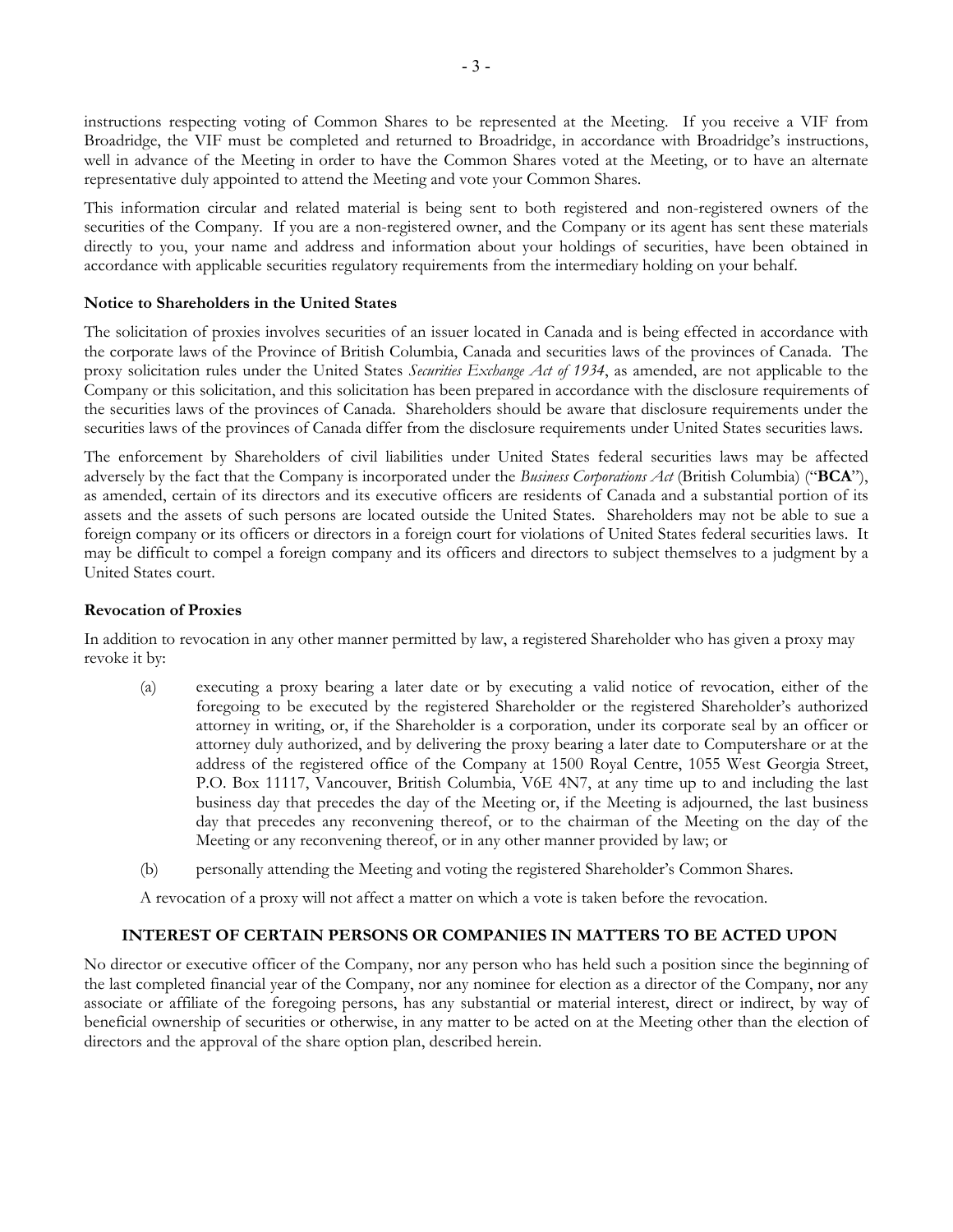#### **VOTING SECURITIES AND PRINCIPAL HOLDERS OF VOTING SECURITIES**

The board of directors (the "**Board**") of the Company has fixed April 29, 2022 as the record date (the "**Record**  Date") for determination of persons entitled to receive notice of the Meeting. Only shareholders of record at the close of business on the Record Date who either attend the Meeting personally or complete, sign and deliver a form of proxy in the manner and subject to the provisions described above will be entitled to vote or to have their Common Shares voted at the Meeting.

The Company is authorized to issue an unlimited number of Common Shares, and its Common Shares are listed for trading on the TSX Venture Exchange (the "**TSXV**"). As of April 29, 2022, there were 41,781,104 Common Shares issued and outstanding, each carrying the right to one vote. No group of shareholders has the right to elect a specified number of directors and there are no cumulative or similar voting rights attached to the Common Shares.

To the knowledge of the directors and executive officers of the Company, no persons or corporations beneficially owned, directly or indirectly, or exercised control or direction over, Common Shares carrying more than 10% of the voting rights attached to all outstanding Common Shares of the Company as at the date hereof.

The following documents to be filed with the securities commissions or similar regulatory authority in each of the Provinces of British Columbia, Alberta, Ontario and Nova Scotia, are specifically incorporated by reference into, and form an integral part of, this Information Circular:

 The audited annual financial statements of the Company for the financial year ended August 31, 2021, together with the report of the auditor thereon and the related management discussion and analysis, which will be filed prior to the Meeting under the Company's profile at www.sedar.com, and which will be tabled at the Meeting.

Copies of any documents referred to and incorporated herein by reference may be obtained by a shareholder upon request without charge from the Corporate Secretary of the Company at Tel: 604-339-2243, Fax: 604-681-3552, or at the address of the Company at #3043-595 Burrard Street, Vancouver, British Columbia, V7X 1L7. The documents are also available under the Company's profile at www.sedar.com.

# **VOTES NECESSARY TO PASS RESOLUTIONS**

A simple majority of affirmative votes cast at the Meeting is required to pass the resolutions described herein. If there are more nominees for election as directors or appointment of the Company's auditor than there are vacancies to fill, those nominees receiving the greatest number of votes will be elected or appointed, as the case may be, until all such vacancies have been filled. If the number of nominees for election or appointment is equal to the number of vacancies to be filled, all such nominees will be declared elected or appointed by acclamation.

#### **ELECTION OF DIRECTORS**

The Board has determined that the number of directors to be elected to the Board at the Meeting will be four. Therefore at the Meeting shareholders will elect four directors to the Board.

The term of office of each of the current directors will end at the conclusion of the Meeting. Unless the director's office is vacated earlier in accordance with the provisions of the BCA, each director elected will hold office until the conclusion of the next annual general meeting of the Company, or if no director is then elected, until a successor is elected.

#### *Advance Notice Policy*

On December 30, 2013, the Board adopted an advance notice policy (the "**Advance Notice Policy**") which took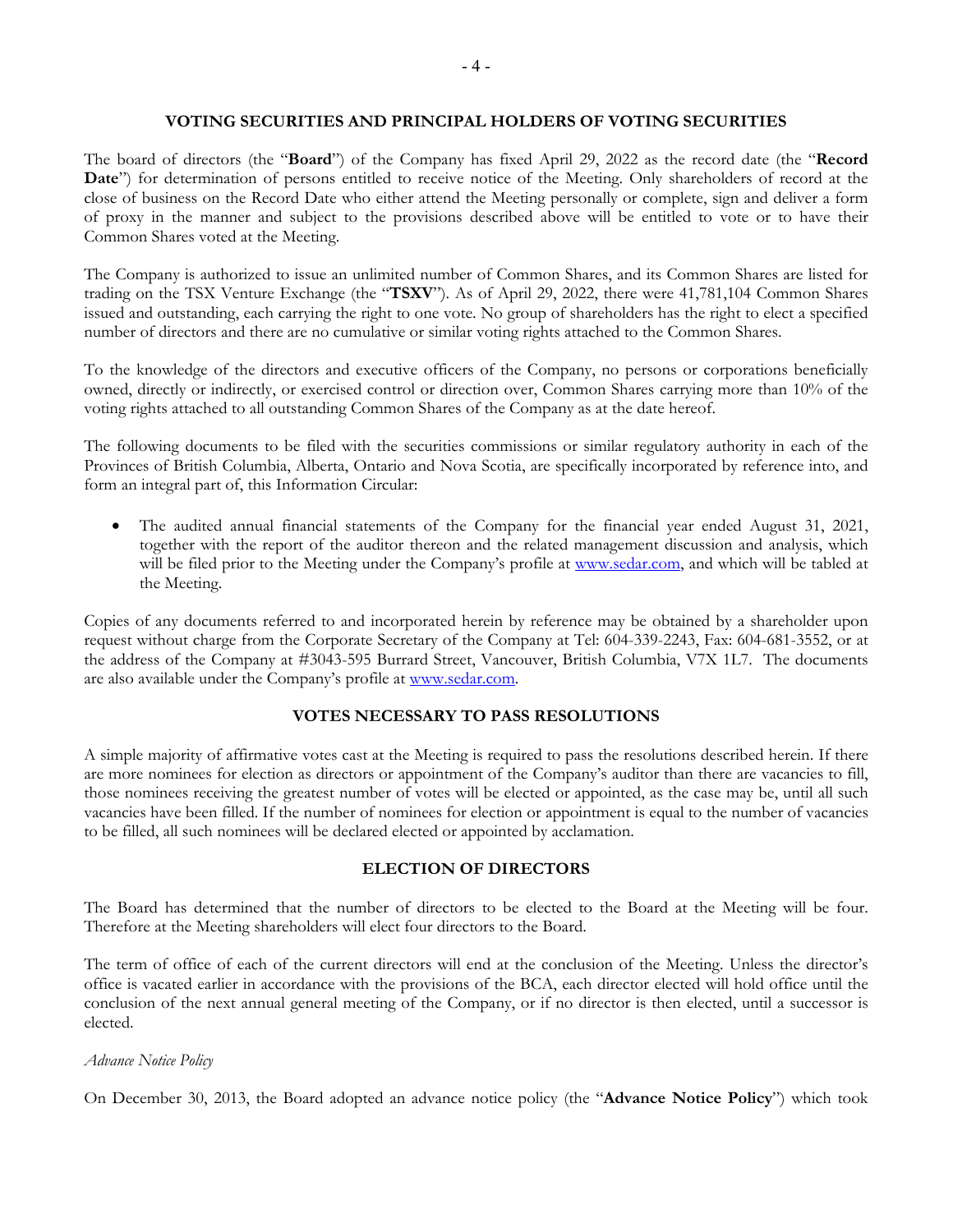effect immediately, which Advance Notice Policy was approved by the shareholders at the Company's subsequent shareholder meeting held on March 6, 2014. The Advance Notice Policy requires advance notice be provided to the Company in circumstances where nominations of persons for election to the Board are made by shareholders of the Company other than pursuant to (i) a requisition of a meeting made pursuant to the provisions of the BCA or (ii) a shareholder proposal made pursuant to the provisions of the BCA. The Advance Notice Policy is meant to foster the interests of the shareholders and the Company by ensuring that all shareholders, including those participating in a meeting by proxy rather than in person, receive adequate notice of the nominations to be considered at a meeting and can thereby exercise their voting rights in an informed manner. The Advance Notice Policy fixes a deadline by which holders of Common Shares must submit director nominations to the Company prior to any annual or special meeting of shareholders and sets forth the minimum information that a shareholder must include in the notice to the Company for the notice to be in proper written form.

The Advance Notice Policy also requires all such proposed director nominees to deliver a written representation and agreement that such candidate for nomination, if elected as a director of the Company, will comply with all applicable corporate governance, conflict of interest, confidentiality, share ownership, majority voting and insider trading policies and other policies and guidelines of the Company applicable to directors and in effect during such person's term in office as a director.

The foregoing is merely a summary of the Advance Notice Policy, is not comprehensive and is qualified by the full text of such policy, which is available under the Company's profile at www.sedar.com.

To be in compliance with the Advance Notice Policy shareholders nominating a candidate for election as director must send proper written notice of such nomination to the Company no more than 65 days and no less than 30 days prior to the Meeting. As of the date of this Information Circular, the Company has not received notice of a nomination in compliance with the Articles and, as such, any nominations other than nominations by or at the direction of the Board or an authorized officer of the Company will be disregarded at the Meeting.

The following table sets out the names of management's nominees for election as director, all major offices and positions with the Company and any of its significant affiliates each now holds, each nominee's principal occupation, business or employment, the period of time during which each has been a director of the Company and the number of Common Shares of the Company beneficially owned by each, directly or indirectly, or over which each exercised control or direction, as of April 29, 2022:

| Name of Nominee;<br><b>Current Position with the</b><br>Company, Province and<br><b>Country of Residence</b> | Occupation, Business or<br>Emplovement <sup>(1)</sup>                                                                                                                                                                                         | Period as a<br>Director of the<br>Company | <b>Common Shares</b><br><b>Beneficially</b><br>Owned or<br>$Controlled^{(1)}$ |
|--------------------------------------------------------------------------------------------------------------|-----------------------------------------------------------------------------------------------------------------------------------------------------------------------------------------------------------------------------------------------|-------------------------------------------|-------------------------------------------------------------------------------|
| <b>BLAKE MORGAN<sup>(2)</sup></b><br>Director<br>British Columbia, Canada                                    | President and Director of Origen<br>Resources Inc. (May 2020)<br>to<br>present); CEO and Director of<br>Orogenic regional Exploration Ltd.<br>(October 2019 to present); Director<br>and Business Consultant to several<br>private companies. | May 4, 2020 to<br>present                 | $1,641,500^{(3)}$                                                             |
| PHILIPPE HAVARD, ING. JR.<br>Director<br>Québec, Canada                                                      | President of TelKel (July 2014 to<br>present); President of Cubicule<br>Studio (July 2011 to present); a<br>principal of Investissements Gema<br>Inc.                                                                                         | June 27, 2016 to<br>present               | $3,081,000^{(4)}$                                                             |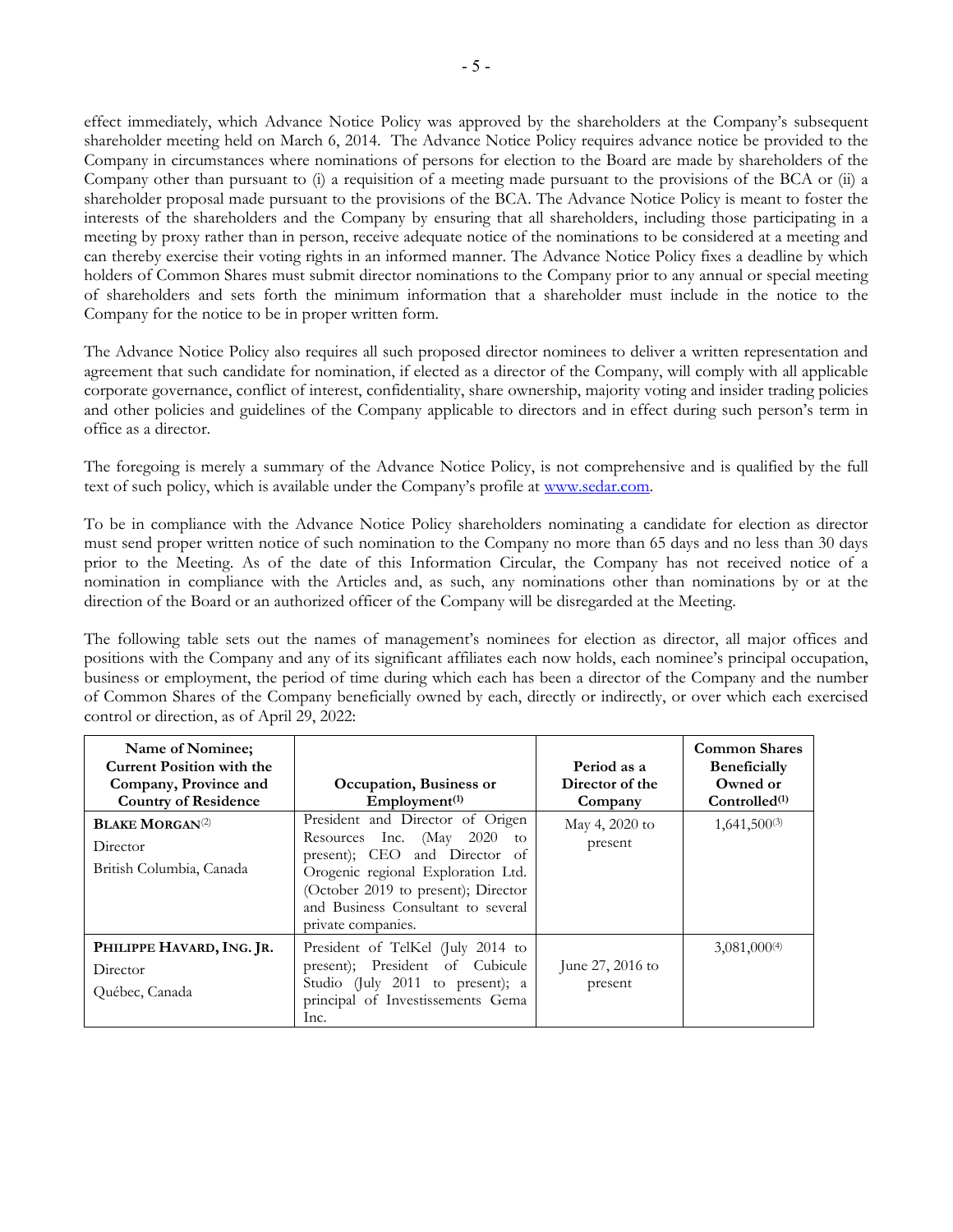| Name of Nominee;<br><b>Current Position with the</b><br>Company, Province and<br><b>Country of Residence</b> | Occupation, Business or<br>Emplovement <sup>(1)</sup>                                                                                                                                                                                                                                                                                                      | Period as a<br>Director of the<br>Company | <b>Common Shares</b><br><b>Beneficially</b><br>Owned or<br>Controlled <sup>(1)</sup> |
|--------------------------------------------------------------------------------------------------------------|------------------------------------------------------------------------------------------------------------------------------------------------------------------------------------------------------------------------------------------------------------------------------------------------------------------------------------------------------------|-------------------------------------------|--------------------------------------------------------------------------------------|
| OWEN $\text{KING}^{(2)}$<br>Director<br>British Columbia, Canada                                             | Independent Business Consultant;<br>Former President and CEO of Crest<br>Resources Inc. (April 2019 to<br>September 2019); Former Director<br>of Crest Resources Inc. (March 2019<br>to March 2020); Former Director of<br>Squire Mining Ltd. (November 2017<br>September 2018); Former<br>to<br>Investment Advisor with Global<br>Securities Corporation. | December 2018 to<br>present.              | Nil                                                                                  |
| <b>CHRISTOPHER REYNOLDS</b> <sup>(2)</sup><br>Director<br>British Columbia, Canada                           | Founder, President, CEO<br>and<br>Director, Progenitor Metals Corp.<br>(March 2018 to present); Director,<br>Jessy Ventures Corp. (November<br>to present); Director and<br>2020<br>Consultant to several<br><b>Business</b><br>private companies.                                                                                                         | September 1, 2020<br>to present           | $1,094,550^{(5)}$                                                                    |

Notes:

(1) The number of Common Shares beneficially owned, directly or indirectly, by the director nominees is based on information furnished by the nominees themselves.

- (2) Member of the audit committee.
- (3) Mr. Morgan also holds 1,100,000 stock options.
- Mr. Havard directly owns 208,000 Common Shares and indirectly controls 2,873,000 Common Shares held by Investissements Gema Inc. He also holds 555,000 stock options.
- (5) Mr. Reynolds directly owns 250,000 Common Shares and indirectly controls 844,550 Common Shares held by Progenitor Metals Corp. He also holds 1,010,000 stock options.

None of the proposed nominees for election as a director of the Company are proposed for election pursuant to any arrangement or understanding between the nominee and any other person, except the directors and senior officers of the Company acting solely in such capacity.

# **Cease Trade Orders and Bankruptcies**

No proposed director is, as at the date of this Information Circular, or has been, within ten (10) years before the date of this Information Circular, a director, chief executive officer or chief financial officer of any company (including the Company in respect of which the information circular is being prepared) that:

- (a) was subject to a cease trade or similar order that was issued while the proposed director was acting in the capacity as director, chief executive officer or chief financial officer; or
- (b) was subject to a cease trade or similar order that was issued after the proposed director ceased to be a director, chief executive officer or chief financial officer and which resulted from an event that occurred while that person was acting in the capacity as director, chief executive officer or chief financial officer.

No proposed director is, as at the date of this Information Circular, or has been within ten (10) years before the date of this Information Circular, a director or executive officer of any company (including the Company in respect of which the information circular is being prepared) that, while that person was acting in that capacity, or within a year of that person ceasing to act in that capacity, became bankrupt, made a proposal under any legislation relating to bankruptcy or insolvency or was subject to or instituted any proceedings, arrangement or compromise with creditors or had a receiver, receiver manager of trustee appointed to hold its assets.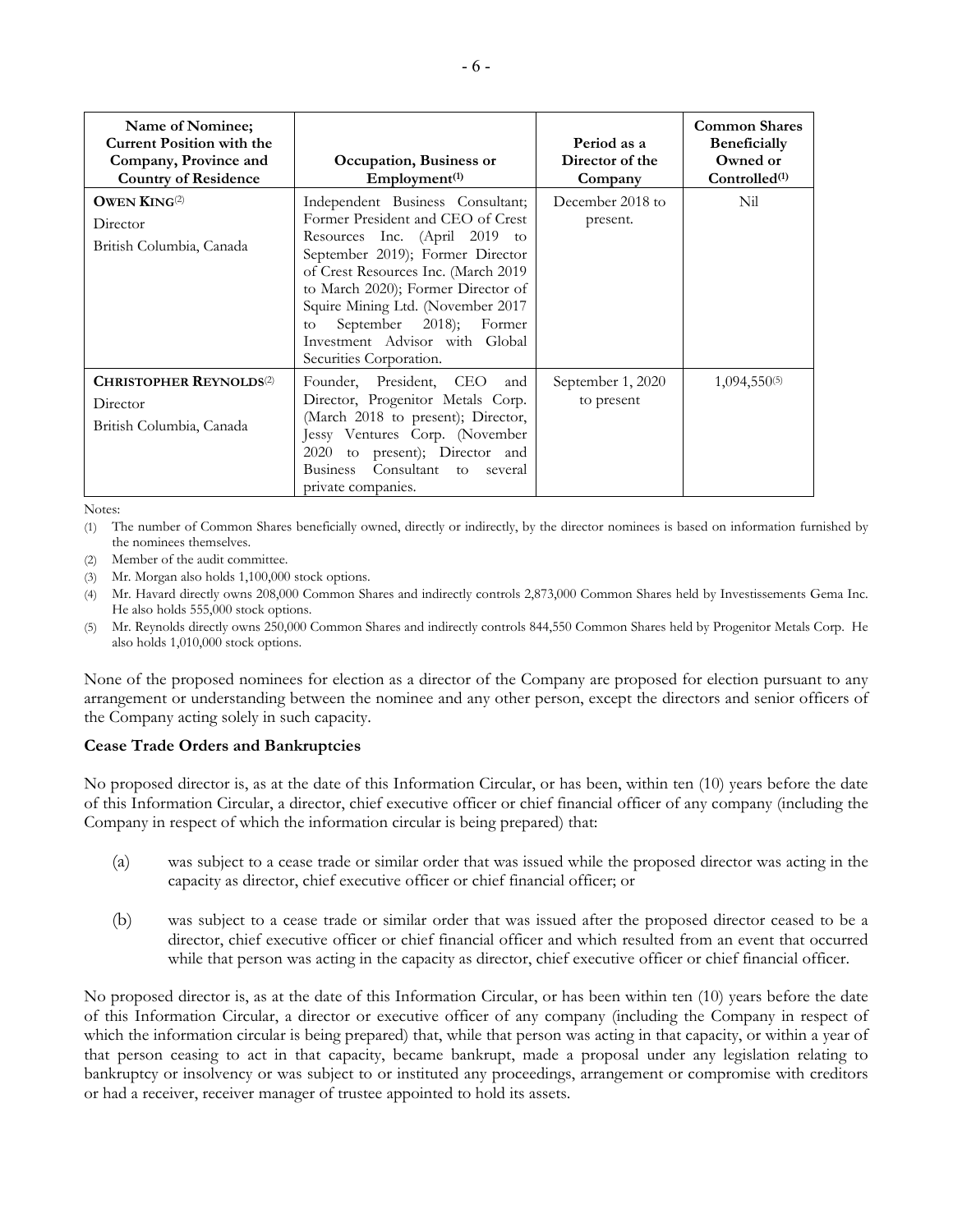No proposed director has, within the past ten years, become bankrupt, made a proposal under any legislation relating to bankruptcy or insolvency or become subject to or instituted any proceedings, arrangement, or compromise with creditors or had a receiver, receiver manager, or trustee appointed to hold the assets of the proposed director.

#### **Penalties and Sanctions**

No proposed director of the Company has been subject to any penalties or sanctions imposed by a court relating to securities legislation or by a securities regulatory authority or has entered into a settlement agreement with a securities regulatory authority, or has been subject to any other penalties or sanctions imposed by a court or regulatory body that would likely be considered important to a reasonable securityholder in deciding whether to vote for a proposed director.

#### **APPOINTMENT OF AUDITOR**

Crowe Mackay LLP, Chartered Professional Accountants of 1100 – 1177 West Hasting St., Vancouver, BC V6E 4T5, will be nominated at the Meeting for appointment as auditor of the Company. Crowe Mackay LLP was appointed auditor of the Company by the Board on December 22, 2021, as successor auditor pursuant to the Notice of Change of Auditor delivered to both Crowe Mackay LLP, as successor auditor, and to Manning Elliott LLP, as former auditor, and as filed on the Company's SEDAR profile on January 28, 2022. A copy of the "Change of Auditor Reporting Package" including the Notice of Change of Auditor, the letter from the former auditor and the letter from the successor auditor are attached as Schedule A hereto.

At the Meeting, the Company will nominate Crowe Mackay LLP, Chartered Public Accountants, to be the auditor of the Company for the ensuing year. Shareholders will be asked to consider and vote on the appointment of Crowe Mackay LLP as auditor of the Company at a remuneration to be fixed by the Board.

Unless otherwise directed, the persons named in the enclosed form of proxy intend to vote FOR the appointment of Crowe Mackay LLP, Chartered Professional Accountants, as auditor of the Company until the close of the next annual meeting of shareholders.

# **AUDIT COMMITTEE AND RELATIONSHIP WITH AUDITOR**

National Instrument 52-110 – *Audit Committees* ("**NI 52-110**") requires the Company, as a venture issuer, to disclose annually in its information circular certain information concerning the constitution of its audit committee and its relationship with its independent auditor, as set forth below.

# **The Audit Committee's Charter**

The audit committee meets at least quarterly to review quarterly financial statements and management's discussion and analysis and meets at least once annually with the Company's external auditor. The audit committee discusses, among other things, the annual audit, the adequacy and effectiveness of the Company's internal control and management information systems and management's discussion and analysis and reviews the annual financial statements with the external auditor.

The audit committee has a charter, a copy of which is attached as Schedule "A" to the Company's Annual Information Form for the year ended August 31, 2009 filed on SEDAR on November 30, 2009.

#### **Composition of the Audit Committee**

Members of the Board's audit committee are Blake Morgan, Owen King and Christopher Reynolds. Mr. Morgan is the President and Chief Executive Officer of the Company and therefore is non-independent. Mr. King and Mr. Reynolds are the independent members of the audit committee. All of the audit committee members are considered to be financially literate.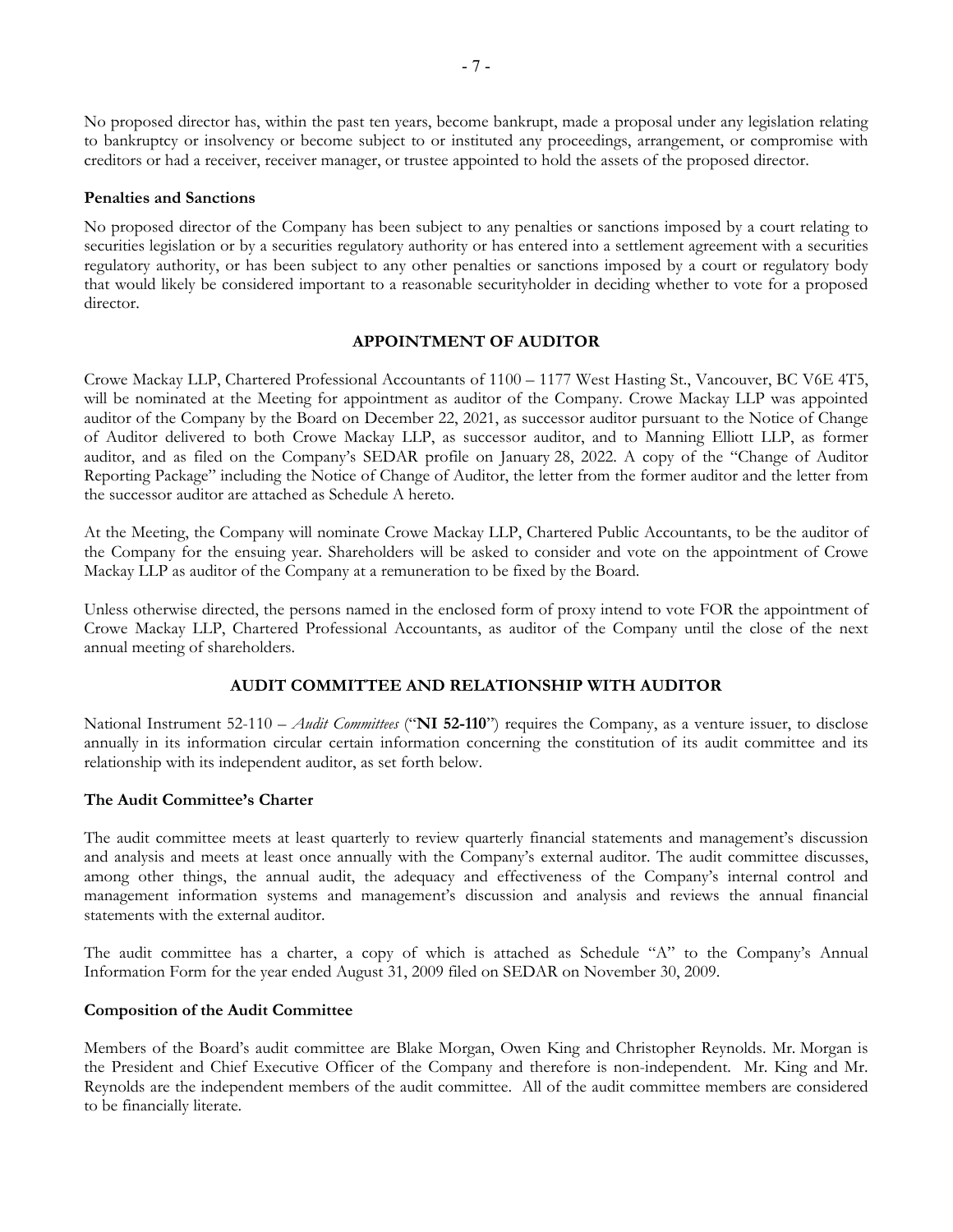#### **Relevant Education and Experience**

**Blake Morgan** – Mr. Morgan has over 15 years' experience in the mining industry including 10 years dedicated to the mining and natural resource sector in Australia with Rio Tinto, BMA Metals (subsidiary of BHP) and Santos Ltd. Gaining first-hand knowledge, culture, and an understanding of mining operations he then made the move from Australia to Canada and has been instrumental in consolidating significant exploration land packages and financing their development for private resource exploration companies in British Columbia. Mr. Morgan also serves as the President and a director of Origen Resources Inc.

**Owen King** – Mr. King has over 20 years of experience in the financial markets and management consulting fields. He was previously employed at Mackie Research Capital Corporation as an Investment Advisor with a focus on venture capital financings and since 2014, has worked with public companies in business development and assisting with capital raises and initial public offerings. Mr. King was most recently a director of Squire Mining Ltd.

**Christopher Reynolds** – Mr. Reynolds has been involved in the natural resource sector for over 10 years, delivering solutions for corporate structure, strategy, and communications for small-cap juniors. He played an instrumental role in the incubation of Lithium Consolidated Mineral Exploration, which went public on the ASX in 2017. He started his career at Longview Capital Partners in corporate development, then worked as an Investment Advisor at Mackie Research. He is a Founder of Progenitor Metals Corp.

Each audit committee member has adequate education and experience relevant to their performance as an audit committee member and, in particular, the requisite education and experience that provides the member with:

- (a) an understanding of the accounting principles used by the Company to prepare its financial statements and the ability to assess the general application of those principles in connection with estimates, accruals and reserves;
- (b) experience preparing, auditing, analyzing or evaluating financial statements that present a breadth and level of complexity of accounting issues that are generally comparable to the breadth and complexity of issues that can reasonably be expected to be raised by the Company's financial statements or experience actively supervising individuals engaged in such activities; and
- (c) an understanding of internal controls and procedures for financial reporting.

# **Audit Committee Oversight**

The audit committee has not made any recommendations to the Board to nominate or compensate any external auditor.

#### **Reliance on Certain Exemptions**

The Company's auditors, Crowe Mackay LLP, Chartered Professional Accountants, or their former auditors, Manning Elliot, Chartered Professional Accountants, have not provided any material non-audit services; therefore the Company has not relied on any exemption in s. 2.4 of NI 52-110.

#### **Pre-Approval Policies and Procedures**

The audit committee has not adopted specific policies and procedures for the engagement of non-audit services.

#### **External Auditor Service Fees**

To ensure auditor independence, no non-audit services were requested to be provided to the Company by Crowe Mackay LLP, Chartered Professional Accountants or the Company's former auditors, Manning Elliot LLP, Chartered Professional Accountants during the last completed fiscal year. Fees incurred with Crowe Mackay LLP, Chartered Professional Accountants (successor auditor), as to 2021, and Manning Elliot LLP, Chartered Professional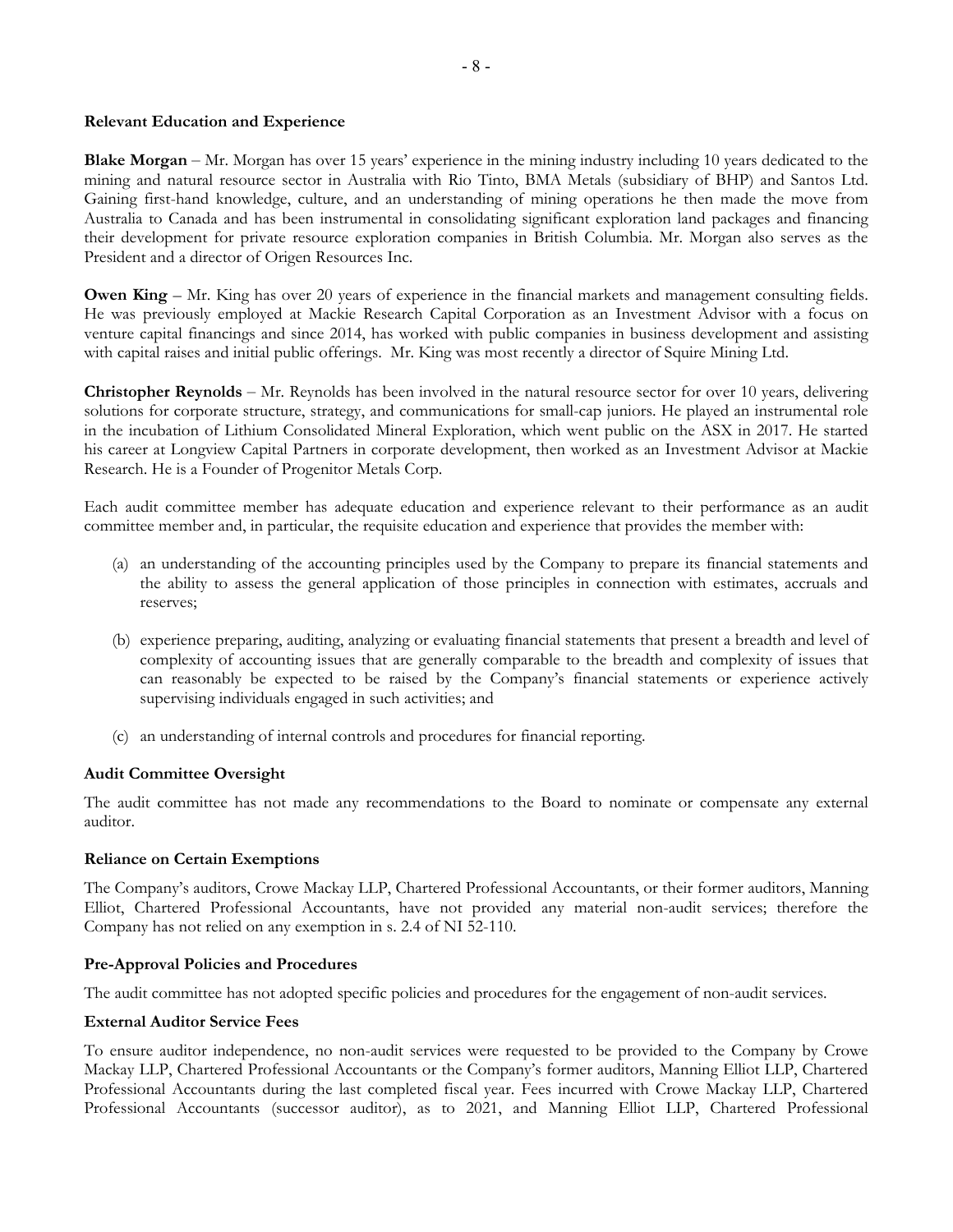| <b>Nature of Services</b>         | Fees Paid to Auditor for services<br>re Fiscal Year Ended August 31,<br>2021 | <b>Fees Paid to Auditor for services</b><br>re Fiscal Year Ended August 31,<br><b>2020</b> |  |  |
|-----------------------------------|------------------------------------------------------------------------------|--------------------------------------------------------------------------------------------|--|--|
| Audit Fees <sup>(1)</sup>         | \$52,808                                                                     | \$14,000                                                                                   |  |  |
| Audit-Related Fees <sup>(2)</sup> | Nil                                                                          | Nil                                                                                        |  |  |
| $\text{Tax}$ Fees <sup>(3)</sup>  | 5,000                                                                        | Nil                                                                                        |  |  |
| All Other Fees <sup>(4)</sup>     | Nil                                                                          | Nil                                                                                        |  |  |
| Total                             | \$57,808                                                                     | \$14,000                                                                                   |  |  |

Accountants (former auditor), as to 2020, for audit and non-audit services in the last two fiscal years for audit fees are outlined in the following table.

Notes:

- (1) "Audit Fees" include fees necessary to perform the annual audit and quarterly reviews of the Company's financial statements. Audit Fees include fees for review of tax provisions and for accounting consultations on matters reflected in the financial statements. Audit Fees also include audit or other attest services required by legislation or regulation, such as comfort letters, consents, reviews of securities filings and statutory audits.
- (2) "Audit-Related Fees" include services that are traditionally performed by the auditor. These audit-related services include employee benefit audits, due diligence assistance, accounting consultations on proposed transactions, internal control reviews and audit or attest services not required by legislation or regulation.
- (3) "Tax Fees" include fees for all tax services other than those included in "Audit Fees" and "Audit-Related Fees". This category includes fees for tax compliance, tax planning and tax advice. Tax planning and tax advice includes assistance with tax audits and appeals, tax advice related to mergers and acquisitions, and requests for rulings or technical advice from tax authorities.

(4) "All Other Fees" include all other non-audit services.

#### **Exemption**

The Company is a "**venture issuer**" as defined in NI 52-110 and is relying upon the exemption in s. 6.1 of NI 52-110 concerning Parts 3 (*Composition of Audit Committee*) and 5 (*Reporting Obligations*).

#### **CORPORATE GOVERNANCE**

#### **General**

Corporate governance refers to the policies and structure of the board of directors of a company, whose members are elected by and accountable to shareholders of the company. Corporate governance encourages establishing a reasonable degree of independence of the board of directors from executive management and the adoption of policies to ensure the board of directors recognizes the principles of good management. The Board is committed to sound corporate governance practices as such practices are both in the interests of shareholders and help to contribute to effective and efficient decision-making. This section sets out the Company's approach to corporate governance and addresses the Company's compliance with NI 58-101.

#### **Board of Directors**

In order to identify and manage risks, the Board requires management to provide complete and accurate information with respect to the Company's activities and to provide relevant information concerning the industry in which the Company operates. The Board is responsible for monitoring the Company's officers, who in turn are responsible for the maintenance of internal controls and management information systems.

Directors are considered to be independent if they have no direct or indirect material relationship with the Company. A "material relationship" is a relationship which could, in view of the Company's Board, be reasonably expected to interfere with the exercise of a director's independent judgment.

Messrs. Havard, King and Reynolds are the independent members of the Board. Mr. Morgan is not independent by virtue of his role as President and Chief Executive Officer.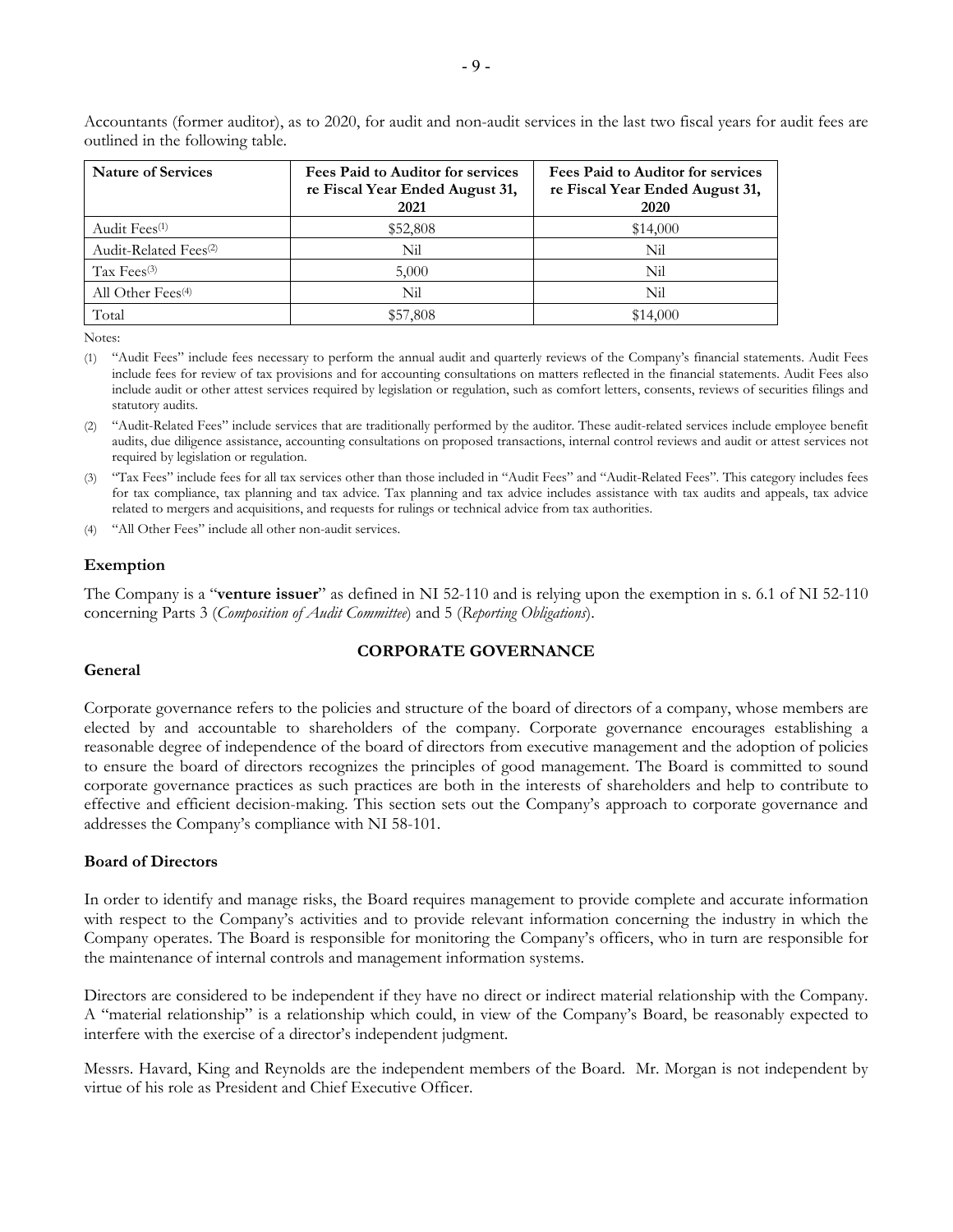The operations of the Company do not support a large board of directors and the Board has determined that the current constitution of the Board is appropriate for the Company's current stage of development. Similarly, given the size of the Company, all the Company's operations are conducted by a small management team which is also represented on the Board. Individual directors are encouraged to engage an outside advisor at the expense of the Company in appropriate circumstances, and the independent directors have retained independent advice on occasion.

The directors do not hold meetings at which non-independent directors and members of management are not in attendance. However, the Board considers that management is effectively supervised by the independent directors on an informal basis as the independent directors are actively and regularly involved in reviewing and supervising the operations of the Company and are able to meet at any time without the non-independent director being present. At the present time, the Board facilitates the exercise of independent judgment in carrying out its responsibilities by carefully examining all material issues and relying heavily on the advice of outside counsel and other advisors in all appropriate circumstances.

# **Directorships**

| Name of Director     | Name of Reporting Issuer   | <b>Exchange Listed</b> |
|----------------------|----------------------------|------------------------|
| Christopher Reynolds | Golcap Resources Corp      | CSE                    |
|                      | Jessy Ventures Corp        | TSX-V                  |
|                      | Rain City Resources Inc.   | CSE                    |
|                      | Forty Pillars Mining Corp. | CSE                    |
| Blake Morgan         | Origen Resources Inc.      | <b>CSE</b>             |
|                      | Volatus Capital Corp.      | CSE                    |

The following directors are currently serving on boards of the following other reporting companies (or equivalent) as set out below:

#### **Orientation and Continuing Education**

When new directors are appointed, they receive orientation, commensurate with their previous experience, on the Company's properties, business, technology and industry and on the responsibilities of directors. Directors are also encouraged to take part in training courses or information sessions provided by regulatory bodies to keep abreast of current developments in corporate governance requirements.

Board meetings are always commenced with an update and/or presentation by the Company's management team to give the directors additional insight into the Company's business and progress.

#### **Ethical Business Conduct**

Each member of the Board has been made aware of fiduciary duties placed on individual directors by governing corporate legislation and common law applicable to the Company, including the restrictions on an individual director's participation in decisions of the Board in which the director has an interest. The Board finds the knowledge of its members of these legal restrictions is sufficient to ensure the Board operates independently of management and in the best interests of the Company. Where a Board member has an interest in a transaction involving the Company, that director must declare his interest in advance of its consideration by the Board and must refrain from voting on any resolution approving the transaction. Further, the Company's auditors have full and unrestricted access to the audit committee at all times to discuss their audit and their related findings as to the integrity of the financial reporting process.

#### **Nomination of Directors**

The Board considers its size each year when it considers the number of directors to nominate for election at the annual meeting of shareholders, taking into account the size of the Company, its asset base and the number of members required to carry out the Board's duties effectively and to maintain a diversity of views and experience.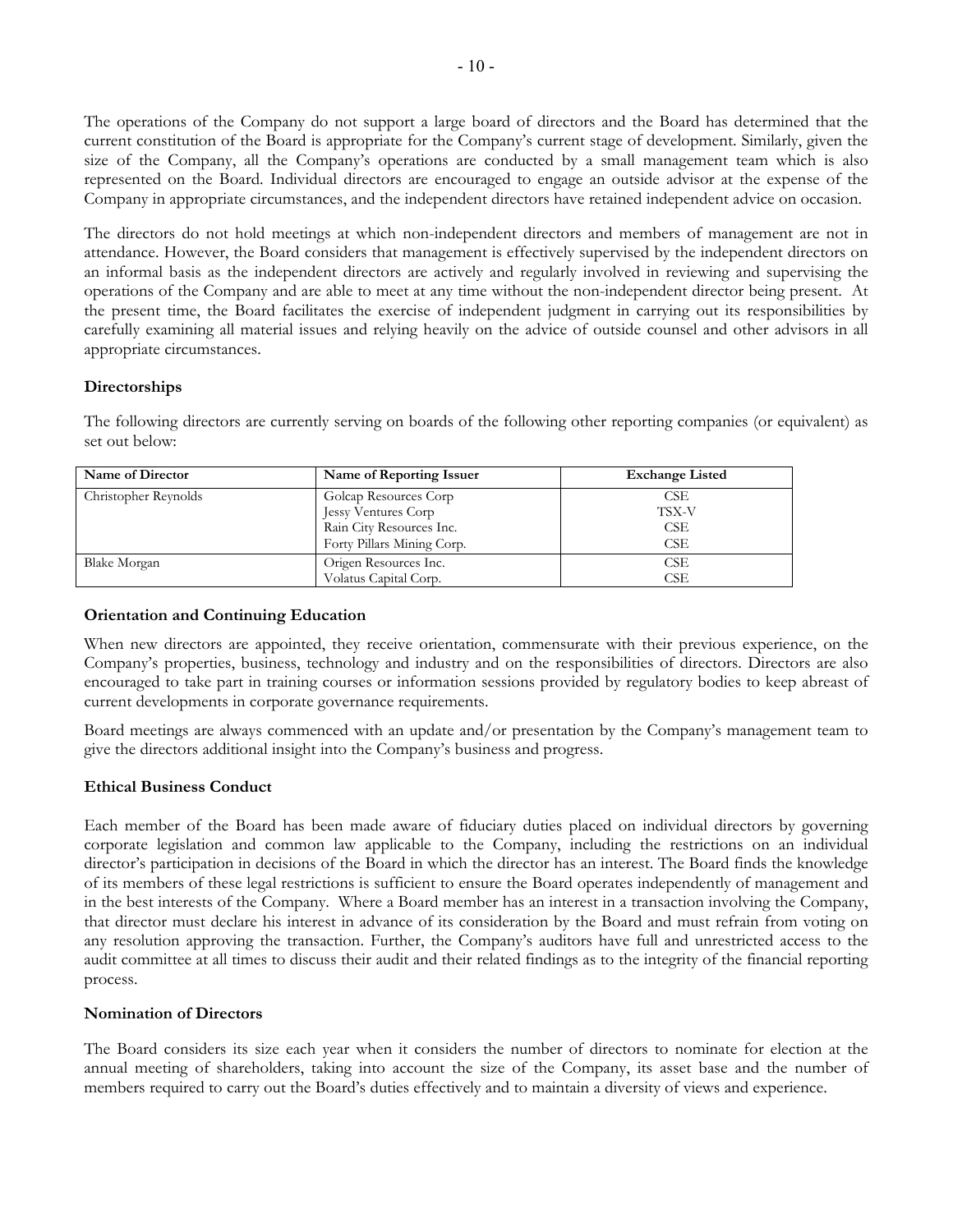The Board does not have a nominating committee, and these functions are currently performed by the Board as a whole. However, if there is a change in the number of directors required by the Company, this policy will be reviewed.

#### **Compensation**

The Board determines compensation for the directors and the Chief Executive Officer.

#### **Other Board Committees**

The Board has no committees other than the audit committee.

#### **Assessments**

The Board has not developed written descriptions or objectives for its executives and looks to generally accepted industry standards as adequately delineating the roles and responsibilities of such persons. There is no formal process for regular assessment of the Board, its committees and individual directors. Rather the Board informally assesses performance through ongoing dialogue amongst Board members.

#### **SECURITIES AUTHORIZED FOR ISSUANCE UNDER EQUITY COMPENSATION PLANS**

The Company's Share Option Plan dated for reference April 30, 2010, as amended March 17, 2011 (the "**Plan**") was last approved by shareholders at the annual general meeting of the Company held on December 14, 2020. The Plan was established to provide incentive to qualified parties to increase their proprietary interest in the Company and thereby encourage their continuing association with the Company.

The Plan is administered by the Board and provides that options may be issued to directors, officers, employees, or consultants of the Company or a subsidiary of the Company. The Plan also provides that the number of Common Shares issuable under the Plan, together with all of the Company's other established or proposed share compensation arrangements, may not exceed 10% of the total number of issued and outstanding Common Shares, from time to time. All options expire on a date not later than 10 years after the date of grant of such options. There are currently 100,000 options outstanding to purchase Common Shares and the Company may grant a total of 1,502,416 further options as at the date of this Information Circular.

# **Equity Compensation Plan Information**

The following table sets out equity compensation plan information as at the August 31, 2021 fiscal year end:

|                                                                                 | Number of securities to<br>be issued upon exercise<br>of outstanding options,<br>warrants and rights | Weighted-average<br>exercise price of<br>outstanding options,<br>warrants and rights | Number of securities remaining<br>available for future issuance<br>under equity compensation plans<br>(excluding securities reflected in<br>column (a)) |  |
|---------------------------------------------------------------------------------|------------------------------------------------------------------------------------------------------|--------------------------------------------------------------------------------------|---------------------------------------------------------------------------------------------------------------------------------------------------------|--|
| Plan Category                                                                   | (a                                                                                                   | (b)                                                                                  | $\epsilon$                                                                                                                                              |  |
| Equity compensation plans<br>approved by security holders<br>-Share Option Plan | 3,624,000                                                                                            | \$0.37                                                                               | 120,246                                                                                                                                                 |  |

# **STATEMENT OF EXECUTIVE COMPENSATION**

#### **General**

The following information, dated as of April 29, 2022, is provided as required under Form 51-102F6V – *Statement of Executive Compensation – Venture Issuers* (the "**Form**") and relates to the Company's August 31, 2021 financial year end.

For the purposes of this Statement of Executive Compensation, "**compensation securities**" includes stock options, convertible securities, exchangeable securities and similar instruments including stock appreciation rights, deferred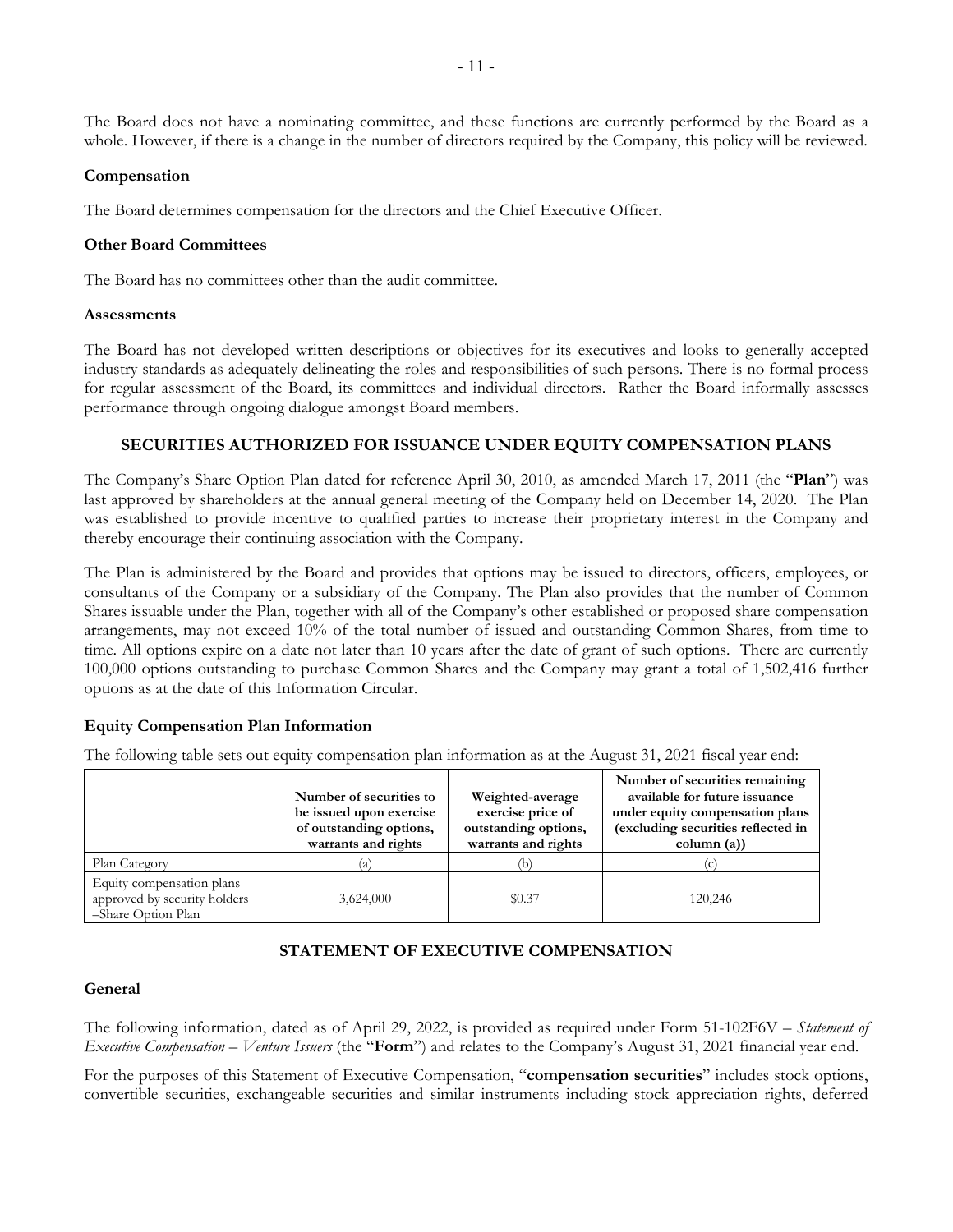share units and restricted stock units granted or issued by the company or one of its subsidiaries for services provided or to be provided, directly or indirectly, to the company or any of its subsidiaries; and "**named executive officer**" ("**NEO**") means each of the following individuals:

- (a) each individual who, in respect of the company, during any part of the most recently completed financial year, served as chief executive officer ("**CEO**"), including an individual performing functions similar to a CEO;
- (b) each individual who, in respect of the company, during any part of the most recently completed financial year, served as chief financial officer ("**CFO**"), including an individual performing functions similar to a CFO;
- (c) in respect of the company and its subsidiaries, the most highly compensated executive officer other than the individuals identified in paragraphs (a) and (b) at the end of the most recently completed financial year whose total compensation was more than \$150,000, as determined in accordance with subsection 1.3(5) of the form, for the financial year;
- (d) each individual who would be a named executive officer under paragraph (c) but for the fact that the individual was not an executive officer of the company, requirements and was not acting in a similar capacity, at the end of that financial year.

#### **Director and NEO Compensation**

The following compensation table, excluding options and compensation securities, provides a summary of the compensation paid by the Company to NEOs and members of the Board for the two most recently completed financial years ended August 31, 2021 and August 31, 2020. Options and compensation securities are disclosed under the heading "*Stock Options and Other Compensation Securities*" below.

During the financial year ended August 31, 2021, based on the definition above, the NEOs were: Blake Morgan, Marcy Kiesman, and Sandra Wong.

During the financial year ended August 31, 2020, based on the definition above, the NEOs were: Blake Morgan, Owen King, Philippe Havard, and Sandra Wong.

| Table of compensation excluding compensation securities |      |                                                                       |                          |                                                      |                                    |                                                  |                                  |  |  |
|---------------------------------------------------------|------|-----------------------------------------------------------------------|--------------------------|------------------------------------------------------|------------------------------------|--------------------------------------------------|----------------------------------|--|--|
| Name and position                                       | Year | Salary,<br>consulting<br>fee, retainer<br>or<br>commission<br>$($ \$) | <b>Bonus</b><br>$($ \$)  | Committee<br><b>or</b><br>meeting<br>fees<br>$($ \$) | Value of<br>perquisites<br>$($ \$) | Value of all<br>other<br>compensation<br>$($ \$) | Total<br>compensation<br>$($ \$) |  |  |
| <b>Blake Morgan</b>                                     | 2021 | 115,000                                                               | 185,000                  |                                                      |                                    |                                                  | 300,000                          |  |  |
| CEO, President and Director                             | 2020 | 30,000                                                                | $\overline{\phantom{a}}$ |                                                      |                                    |                                                  | 30,000                           |  |  |
| Marcy Kiesman                                           | 2021 | 10,000                                                                |                          |                                                      |                                    |                                                  | 10,000                           |  |  |
| CFO.                                                    | 2020 |                                                                       | $\overline{\phantom{a}}$ |                                                      |                                    |                                                  |                                  |  |  |
| Owen King                                               | 2021 | 17,500                                                                |                          |                                                      |                                    |                                                  | 17,500                           |  |  |
| Director and former CEO                                 | 2020 | 35,000                                                                |                          |                                                      |                                    |                                                  | 35,000                           |  |  |
| Philippe Havard, Ing. Jr<br>Director                    | 2021 | 5,000                                                                 |                          |                                                      |                                    |                                                  |                                  |  |  |
|                                                         | 2020 | $\overline{\phantom{a}}$                                              | -                        |                                                      |                                    |                                                  |                                  |  |  |
| Julie Hajduk<br>Former Director                         | 2021 |                                                                       |                          |                                                      |                                    |                                                  |                                  |  |  |
|                                                         | 2020 | $\overline{\phantom{a}}$                                              |                          |                                                      |                                    | 5,000                                            | 5,000                            |  |  |

**Executive and Director Compensation Table**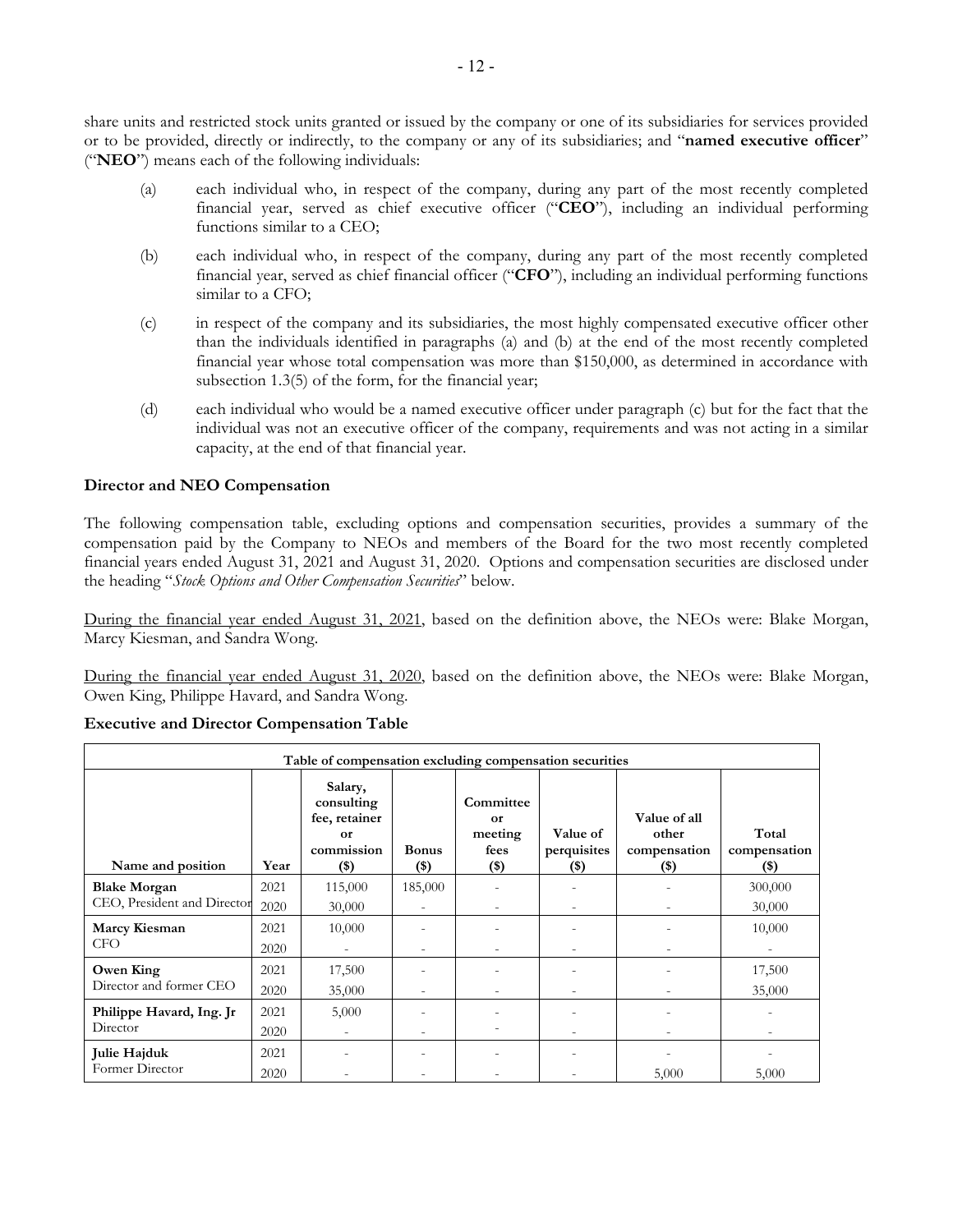| Table of compensation excluding compensation securities |              |                                                            |                                    |                                    |                         |                                       |                       |  |
|---------------------------------------------------------|--------------|------------------------------------------------------------|------------------------------------|------------------------------------|-------------------------|---------------------------------------|-----------------------|--|
|                                                         |              | Salary,<br>consulting<br>fee, retainer<br>or<br>commission | <b>Bonus</b>                       | Committee<br>оr<br>meeting<br>fees | Value of<br>perquisites | Value of all<br>other<br>compensation | Total<br>compensation |  |
| Name and position                                       | Year         | $($ \$)                                                    | $($ \$)                            | $($ \$)                            | (\$)                    | (\$)                                  | (\$)                  |  |
| Sandra Wong, CPA, CGA(1)<br>Former CFO                  | 2021<br>2020 | 60,000<br>24,000                                           | 30,000<br>$\overline{\phantom{a}}$ |                                    |                         |                                       | 90,000<br>24,000      |  |

Note:

(1) Sandra Wong acted as CFO and Corporate Secretary until August 5th, 2021.

#### **Stock Options and Other Compensation Securities**

The Company's authorized share structure is an unlimited number of Common Shares and as at April 29, 2022 there were 41,781,104 issued and outstanding Common Shares. The Company has a rolling stock option plan allowing it to grant options to a maximum of 10% of the issued and outstanding Common Shares, from time to time.

The following table discloses all compensation securities granted or issued to each director and NEO by the Corporation, or a subsidiary of the Corporation, in the financial year ended August 31, 2021 for services provided or to be provided, directly or indirectly, to the Corporation, or a subsidiary of the Corporation.

| <b>Compensation Securities</b>                                |                                     |                                                                                                              |                                                                                |                                                         |                                                                                             |                                                                                               |                                                                      |  |
|---------------------------------------------------------------|-------------------------------------|--------------------------------------------------------------------------------------------------------------|--------------------------------------------------------------------------------|---------------------------------------------------------|---------------------------------------------------------------------------------------------|-----------------------------------------------------------------------------------------------|----------------------------------------------------------------------|--|
| Name and<br>Position                                          | Type of<br>Compensation<br>Security | Number of<br>Compensation<br>Securities,<br>underlying<br>securities and<br>percentage of<br>class<br>(#)(1) | Date of<br>Grant or<br><b>Issue</b><br>$\frac{\text{mm}}{\text{dd}}\text{/yy}$ | Issue,<br>conversion<br>or exercise<br>price<br>$($ \$) | Closing<br>price of<br>security or<br>underlying<br>security on<br>date of grant<br>$($ \$) | Closing price<br>of security or<br>underlying<br>security at<br>August 31,<br>2021<br>$($ \$) | <b>Expiry Date</b><br>$\frac{m \cdot d}{dy}$                         |  |
| Blake Morgan <sup>(2)</sup><br>CEO, President and<br>Director | Stock Option                        | 475,000 (1.27%)<br>125,000 (0.33%)<br>500,000 (1.34%)                                                        | $11 - 09 - 20$<br>$02 - 01 - 21$<br>$06 - 08 - 21$                             | \$0.115<br>\$0.19<br>\$0.60                             | \$0.115<br>\$0.19<br>\$0.59                                                                 | \$0.35                                                                                        | $11-09-25$<br>02/01/26<br>08/06/26                                   |  |
| Marcy Kiesman<br><b>CFO</b>                                   | Stock Option                        |                                                                                                              |                                                                                |                                                         |                                                                                             |                                                                                               |                                                                      |  |
| Owen King <sup>(2)</sup><br>Director and former<br><b>CEO</b> | Stock Option                        | 150,000 (0.4%)<br>30,000 (0.08%)<br>50,000 (0.134%)                                                          | $10 - 27 - 20$<br>$02 - 01 - 21$<br>$06 - 08 - 21$                             | \$0.115<br>\$0.19<br>\$0.60                             | \$0.115<br>\$0.19<br>\$0.59                                                                 | \$0.35                                                                                        | $10 - 27 - 25$<br>$02 - 01 - 26$<br>$06 - 08 - 21$                   |  |
| Christopher<br>Reynolds <sup>(2)</sup><br>Director            | Stock Option                        | 510,000 (1.36%)<br>500,000 (1.34%)                                                                           | $02 - 08 - 21$<br>06-08-21                                                     | \$0.26<br>\$0.60                                        | \$0.26<br>\$0.59                                                                            | \$0.35                                                                                        | $02 - 08 - 26$<br>$06 - 08 - 26$                                     |  |
| Philippe Havard, Ing.<br>$\mathbf{I}$ r $(2)$<br>Director     | Stock Option                        | 125,000 (0.33%)<br>$30,000 (0.08\%)$<br>50,000 (0.134%)                                                      | $10 - 27 - 20$<br>$02 - 01 - 21$<br>06-08-21                                   | \$0.115<br>\$0.19<br>\$0.60                             | \$0.115<br>\$0.19<br>\$0.59                                                                 | \$0.35                                                                                        | $10 - 27 - 25$<br>$02 - 01 - 26$<br>06-08-26                         |  |
| Sandra Wong <sup>(2)</sup><br>Former CFO                      | Stock Option                        | 200,000 (0.53%)<br>70,000 (0.187%)<br>25,000 (0.07%)<br>100,000 (0.267%)                                     | $10 - 27 - 20$<br>$02 - 01 - 21$<br>$02 - 08 - 21$<br>$06 - 08 - 21$           | \$0.115<br>\$0.19<br>\$0.26<br>\$0.60                   | \$0.115<br>\$0.19<br>\$0.26<br>\$0.59                                                       | \$0.35                                                                                        | $10 - 27 - 25$<br>$02 - 01 - 26$<br>$02 - 08 - 26$<br>$06 - 08 - 26$ |  |

Notes:

(1) Options are awarded for purchase of Common Shares. Percentage of class represents the number of compensation securities granted over the total number of Common Shares outstanding as of August 31, 2021, being 37,442,469 Common Shares.

(2) The following NEOs and Directors held stock options at the August 31, 2021 financial year end: Mr. Morgan as to 1,100,000; Mr. King as to 230,000; Mr. Reynolds as to 1,010,000; Mr. Havard as to 555,000; and Ms. Wong as to 395,000.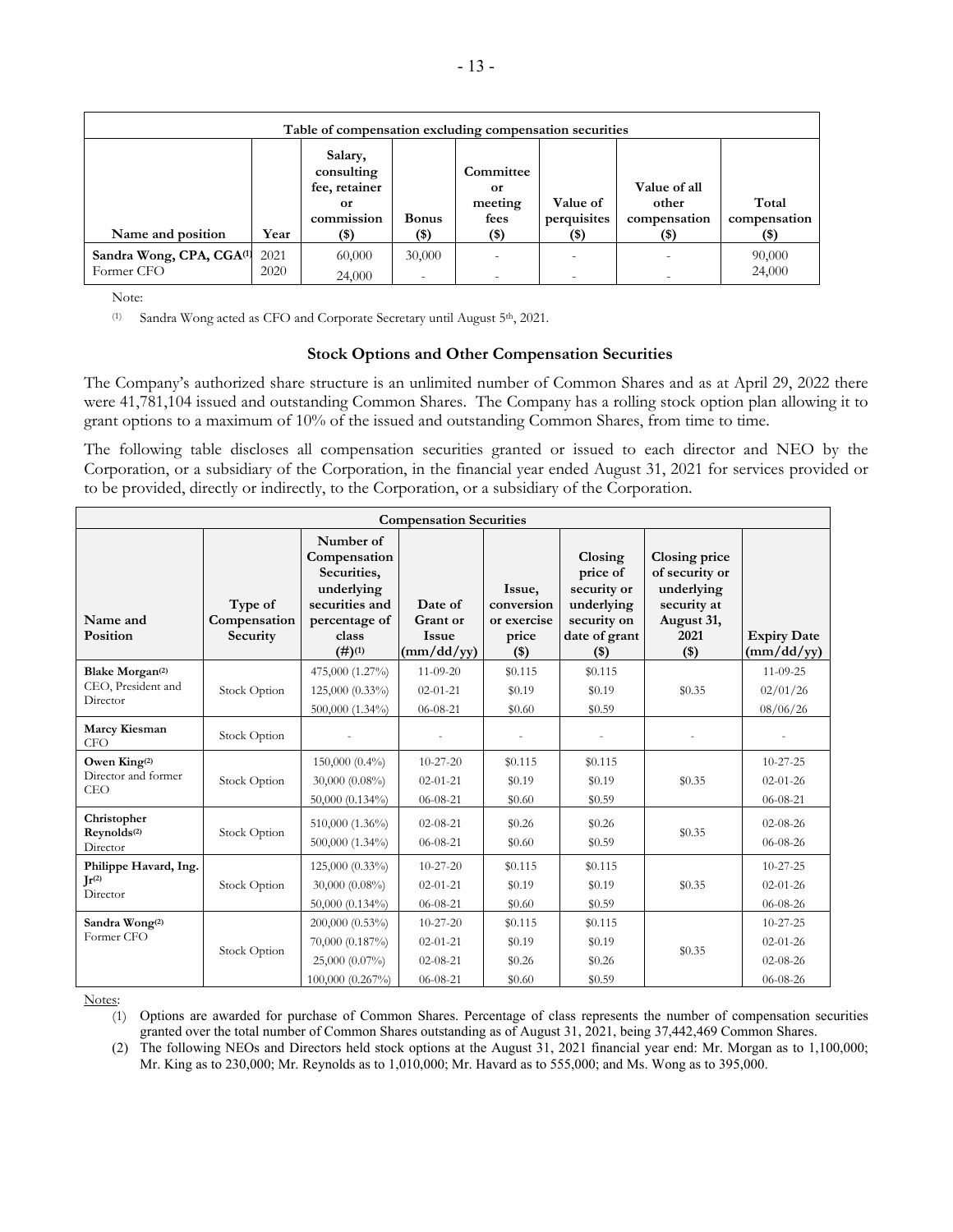#### **Exercise of Compensation Securities by NEOs and Directors**

There were no compensation securities exercised by any of the NEOs or directors of the Company during the financial year ended August 31, 2021.

#### **Stock Options and Other Compensation Securities**

#### *Share Option Plan*

The Company has a Share Option Plan dated April 30, 2010, as amended March 17, 2011 (the "Plan"). Because it is a rolling stock option plan the Company may grant options to a maximum of 10% of the issued and outstanding Common Shares, from time to time, under the Plan. However, share compensation awards under all share compensation arrangements of the Company may not exceed, in aggregate, 10% of the total number of issued and outstanding Common Shares. The Board is of the view that the Plan permits the Company to attract and maintain the services of executives, employees and other service providers with other companies in the industry. The Plan was established to provide incentive to qualified parties to increase their proprietary interest in the Company and thereby encourage their continuing association with the Company.

The Plan is administered by the Board and provides that the terms of the options and the option price may be fixed by the directors subject to the price restrictions and other TSXV Policy requirements. The Plan also provides that no option may be granted to any person except upon recommendation of the Board, and only directors, officers, employees, consultants and other key personnel of the Company or any subsidiary may receive options. Options granted under the Plan may not be exercisable for a period longer than ten years. As at April 29, 2022, there were 4,169,400 options outstanding under the Plan. As at April 29, 2022, there were 41,781,104 issued and outstanding Common Shares and accordingly, there are a further 8,710 Common Shares available for reserve for grant of options.

At the August 31, 2021 financial year end there were 3,624,000 options outstanding pursuant to the Plan. Pursuant to TSXV Policies, continuation of the Plan requires annual shareholder approval at the annual shareholders meeting by ordinary resolution. The Plan was last approved by the shareholders at the annual general meeting held December 14, 2020.

The following is a summary of the material terms of the Plan:

- (a) the Company may grant stock options representing over 10% of the issued Common Shares in any 12 month period with the approval of disinterested shareholders;
- (b) the Company has the right to extend expiry of options granted to optionees to expire beyond 90 days following the termination of the relationship between the optionee and the Company, to a maximum of one year;
- (c) the Company may grant stock options without an Exchange Hold Period on the underlying Common Shares where the exercise price of the options is greater than or equal to the Market Price. The Exchange Hold Period will only apply if the exercise price of the stock option is based on the Discounted Market Price;
- (d) the Company has the right to extend expiry of options granted to persons performing Investor Relations Activities beyond 30 days following the termination of the relationship between the optionee performing Investor Relations Activities and the Company to a maximum of one year;
- (e) the Company may grant options having a term of up to 10 years;
- (f) the exercise price must be paid in full upon exercise of the option; and
- (g) the Board may in its absolute discretion, amend or modify the Plan or any Option granted without shareholder approval in certain circumstances such as: to make amendments that are of a housekeeping nature, or that are required as a result in a change in securities laws, or as a result of the Company moving its listing to a senior exchange, or it may make amendments to reduce and not increase the benefits of the Plan to Service Providers, or to change the vesting of an option, or change the termination provisions provided it does not entail an extension beyond the original expiry date of such Option.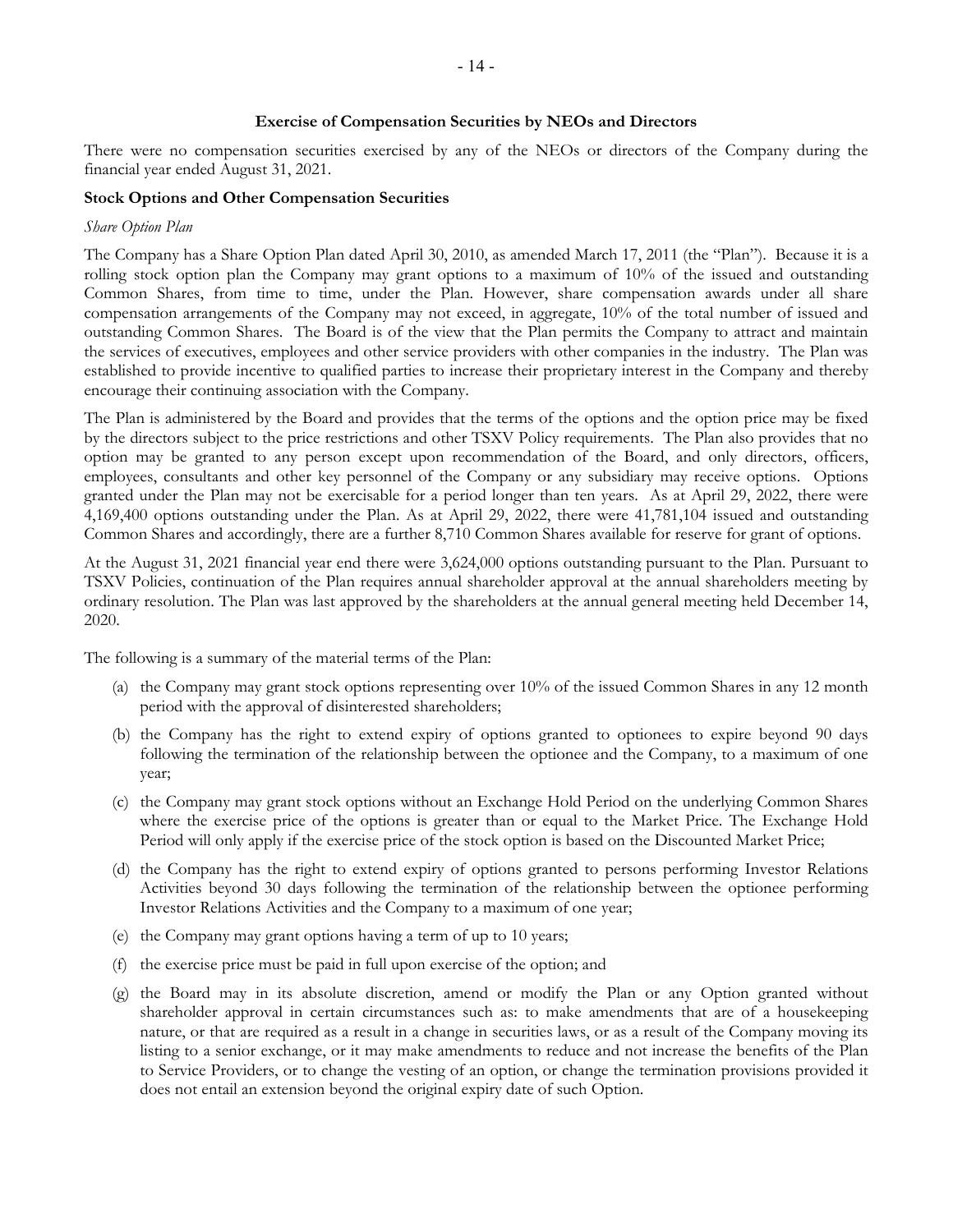For purposes of this disclosure, the definitions of "**Investor Relations Activities**", "**Exchange Hold Period**", "**Market Price**" and "**Discounted Market Price**" are set out in TSXV Policy 1.1 *Interpretation*.

#### **Employment, Consulting and Management Agreements**

The Company has entered into an Officer and Consulting Agreement with 1218016 B.C. Ltd. ("1218016"), a company controlled by Blake Morgan, the Company's President and Chief Executive Officer (the "CEO") effective May 1, 2021, for a five-year term. As compensation for the services to be provided, 1218016 will receive a monthly salary of \$10,000, which was increased to \$15,000 effective January 1, 2021. During the period ended November 30, 2021, the Company incurred \$30,000 (2020 - \$40,000) in management fees with 1218016.

The Company entered into a Consulting Agreement with Steveston Finance Inc., a company controlled by Marcy Kiesman, the current CFO of the Company, effective July 1, 2021, for no fixed term. As compensation for the services provided, the CFO will receive a monthly fee of \$5,000. During the period ended November 30, 2021, the Company incurred \$15,000 (2020 - \$Nil) in consulting fees with the CFO's company.

The Company has entered into a Director Agreement with Reynolds House Investment Group Ltd. ("RHIG"), a company controlled by Christopher Reynolds, a director of the Company, effective November 1, 2020, for no fixed term. As compensation for the services to be provided, RHIG will receive a monthly fee of \$7,500. RHIG also received a performance bonus. During the period ended November 30, 2021, the Company incurred \$22,500 (2020 - \$22,500) in management fees with RHIG.

#### **Oversight and Description of Director and Named Executive Officer Compensation**

#### *Elements of the Compensation Program*

The responsibilities relating to executive and director compensation, including reviewing and recommending compensation of the Company's officers and employees and overseeing the Company's base compensation structure and equity-based compensation program is performed by the Board as a whole. The Board also assumes responsibility for reviewing and monitoring the long-range compensation strategy for the Company's senior management. The Board generally reviews the compensation of senior management on an annual basis taking into account compensation paid by other issuers of similar size and activity and the performance of officers generally and in light of the Company's goals and objectives.

The Company is a small junior resource company with limited resources. The compensation for senior management of the Company is designed to ensure that the level and form of compensation achieves certain objectives, including: (a) attracting and retaining talented, qualified and effective executives; (b) motivating the short and long-term performance of executives; and (c) better aligning the interests of executive officers with those of the Company's shareholders. In the Board's view, paying salaries which are competitive in the markets in which the Company operates is a first step to attracting and retaining talented, qualified and effective executives. Competitive salary information on comparable companies is compiled from a variety of sources, including national and international publications.

The Board determines the compensation for the CEO and compensation of the Company's executives is also determined by the Board. In each case, the Board takes into consideration the prior experience of the executive, industry standards, competitive salary information on comparable companies of similar size and stage of development, the degree of responsibility and participation of the executive in the day-to-day affairs of the Company, and the Company's available cash resources.

In the Board's view, to attract and retain qualified and effective executives, the Company must pay base salaries which are reasonable in relation to the level of service expected while remaining competitive in the markets in which the Company operates.

The Board has assessed the Company's compensation plans and programs for its executive officers to ensure alignment with the Company's business plan and to evaluate the potential risks associated with those plans and programs. The Board has concluded that the compensation policies and practices do not create any risks that are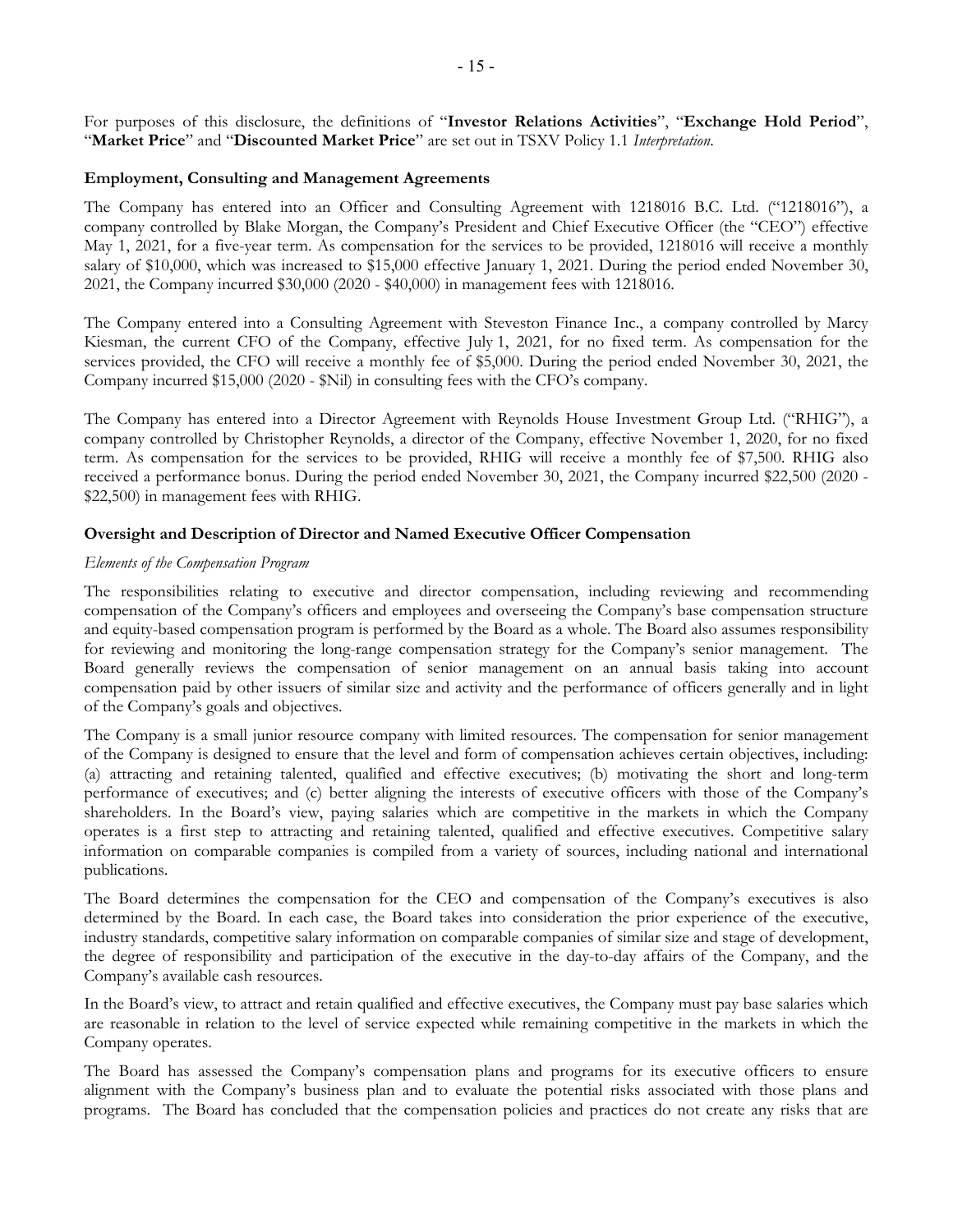reasonably likely to have a material adverse effect on the Company. The Board considers the risks associated with executive compensation and corporate incentive plans when designing and reviewing such plans and programs.

The Company has not adopted a policy restricting its executive officers or directors from purchasing financial instruments that are designated to hedge or offset a decrease in market value of equity securities granted as compensation or held, directly or indirectly, by its executive officers or directors. To the knowledge of the Company, none of the executive officers or directors have purchased such financial instruments.

#### *Executive Compensation*

Except for the grant of incentive share options to the NEOs and any compensation payable pursuant to an executive compensation agreement between the CFO and the Company, there are no arrangements under which NEOs were compensated by the Company during the two most recently completed financial years for their services in their capacity as NEOs, directors or consultants.

#### *Director Compensation*

The directors receive no cash compensation for acting in their capacity as directors of the Company.

Except for the grant to directors of share options and compensation payable pursuant to the executive compensation agreements, there are no arrangements under which directors were compensated by the Company during the two most recently completed financial years for their services in their capacity as directors.

#### *Option-Based Awards*

The Company has a 10% rolling share option plan in place, which was established to provide incentive to qualified parties to increase their proprietary interest in the Company and thereby encourage their continuing association with the Company. Management proposes share option grants to the Board based on such criteria as performance, previous grants, and hiring incentives. The Board administers the Company's share option plan and all option grants require Board approval. The plan allows options to be issued to directors, officers, employees or consultants of the Company.

In compensating its senior management, the Company employs a combination of salary and equity participation. The Board is of the view that encouraging its executives and employees to hold Common Shares of the Company is the best way to align their interests with those of the Company's shareholders. Equity participation is accomplished through the Company's share option plan. See also *Securities Authorized for Issuance under Equity Compensation Plans* above.

Options are granted to executives and employees taking into account a number of factors, including the amount and term of options previously granted, base salary and competitive factors. The amounts and terms of options granted are determined by the Board based on recommendations put forward by the Chief Executive Officer. Due to the Company's limited financial resources, option grants are an important part of executive compensation to assist in maintaining executive motivation.

#### **Pension Disclosure**

The Company does not have a pension plan that provides for payments or benefits to the NEOs at, following, or in connection with retirement.

#### **INDEBTEDNESS OF DIRECTORS AND EXECUTIVE OFFICERS**

No directors, proposed nominees for election as directors, executive officers or their respective associates or affiliates, or other management of the Company were indebted to the Company as of the date of completion of the most recent fiscal year or as at the date hereof.

#### **INTEREST OF INFORMED PERSONS IN MATERIAL TRANSACTIONS**

To the knowledge of management of the Company, no informed person (a director, officer or holder of 10% or more of the Common Shares) or nominee for election as a director of the Company or any associate or affiliate of any informed person or proposed director had an interest in any transaction which has materially affected or would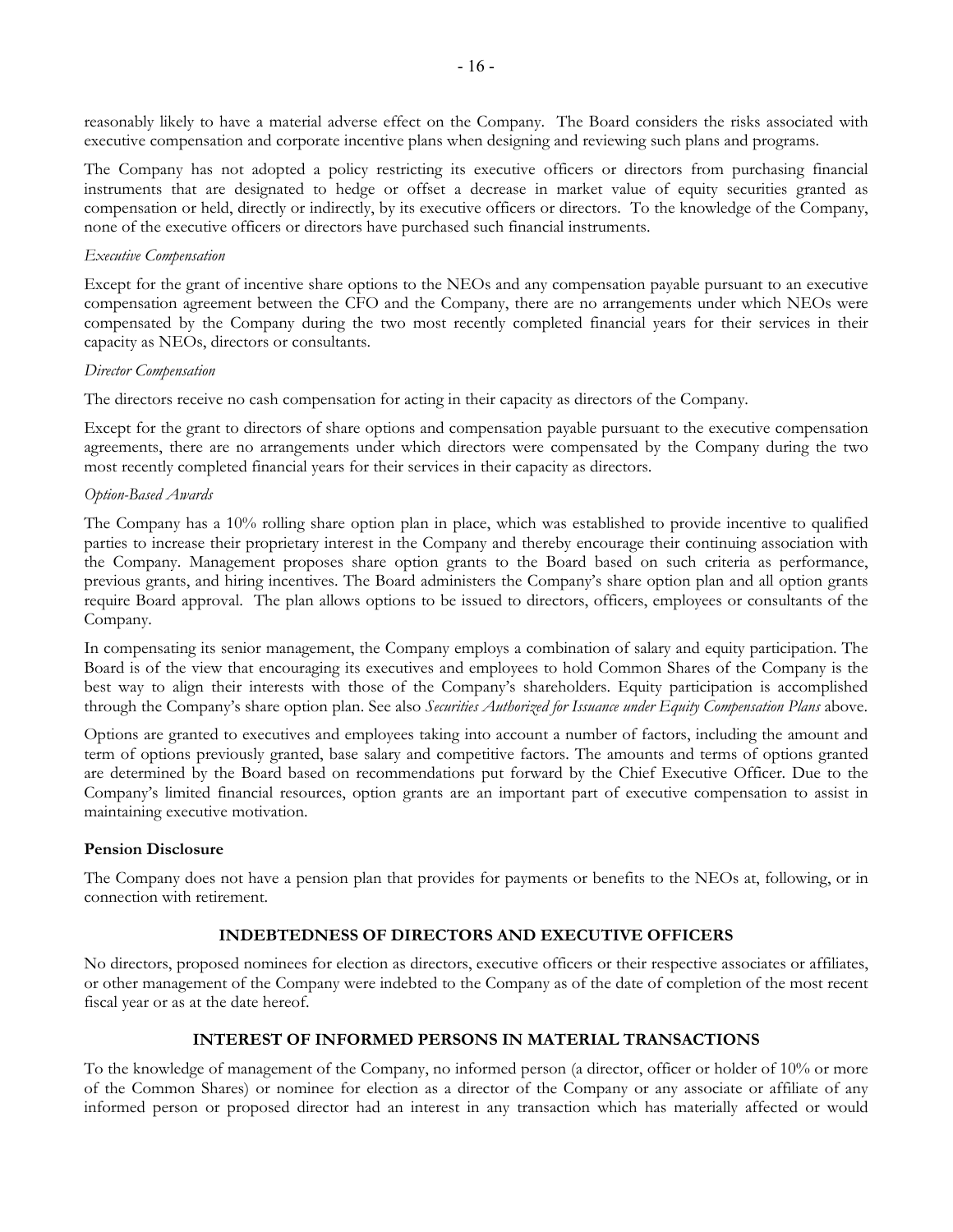materially affect the Company or any of its subsidiaries during the financial year ended August 31, 2021, or has an interest in any material transaction in the current year other than as set out herein.

Crest Resources Inc. ("Crest") held a greater than 10% ownership interest in the Company from March 29, 2021, to June 1, 2021 and Owen King, a director of the Company, was a director of Crest until March 2020. Crest is the vendor of the Enterprise, Chapel Island, Lil d'Espoir Lake and Richard Copper properties, and holds a 30% initial interest in the Density, Eclipse and Mass properties. The Company engaged Crest to provide strategic consulting services for consideration of a monthly fee of \$8,500 pursuant to a contract that terminated on May 31, 2021. On October 1, 2019, and as amended on January 14, 2020, the Company entered into a loan agreement to borrow up to \$30,000 from Crest. The principal amount of the loan plus accrued interest, being 10% per annum, is payable on demand after December 31, 2019. The Company has been advanced a total of \$38,060 under the loan agreement of which \$16,060 in principal was repaid along with interest accrued. The principal amount of \$22,000 along with interest accrued was repaid on June 9, 2021.

#### **MANAGEMENT CONTRACTS**

There are no management functions of the Company, which are to any substantial degree performed by a person or company other than the directors or senior officers of the Company, other than the following.

#### **PARTICULARS OF MATTERS TO BE ACTED UPON**

- 1. Presentation of the Company's audited Annual Financial Statements for the financial year ended August 31, 2021;
- 2. Election of Directors;
- 3. Appointment of Auditor; and
- 4. Ordinary Resolution to ratify and approve the Plan for continuation.

#### **CONTINUATION OF SHARE OPTION PLAN**

TSXV Policies require all listed companies to have a share option plan if the company intends to grant options. A number of Common Shares equal to ten (10%) percent of the issued and outstanding Common Shares from time to time are reserved for issuance of options pursuant to the Company's share option plan dated April 30, 2010, as amended March 17, 2011 (the "**Plan**"). The Plan provides that the terms of the options and the option price may be fixed by the Board subject to the price restrictions and other TSXV Policy requirements, and that no option may be granted to any person except upon the recommendation of the Board. Only directors, officers, employees, consultants and other key personnel of the Company or any subsidiary may receive options. Options granted under the Plan may not be exercisable for a period longer than ten years and the exercise price must be paid in full upon exercise of the option. For more information concerning the Plan, including a description of its material terms, please see above: *Statement of Executive Compensation* – *Stock Options and other Compensation Securities*; and *Oversight and Description of Director and Named Executive Officer Compensation*. See also *Securities Authorized for Issuance under Equity Compensation Plans* above.

During the Company's financial year ended August 31, 2021 the Company granted nil options. Pursuant to TSXV Policies, continuation of the Plan requires annual shareholder approval at the annual meeting of the Company by ordinary resolution. An ordinary resolution is a resolution passed by the shareholders of the Company at a general meeting by a simple majority of the votes cast on the resolution in person or by proxy.

At the Meeting, shareholders will be asked to vote on the following ordinary resolution, with or without variation:

"**BE IT RESOLVED** that the Company's 10% rolling share option plan dated for reference April 30, 2010, as amended March 17, 2011, be and is hereby ratified and approved for continuation until the next annual general meeting of the Company."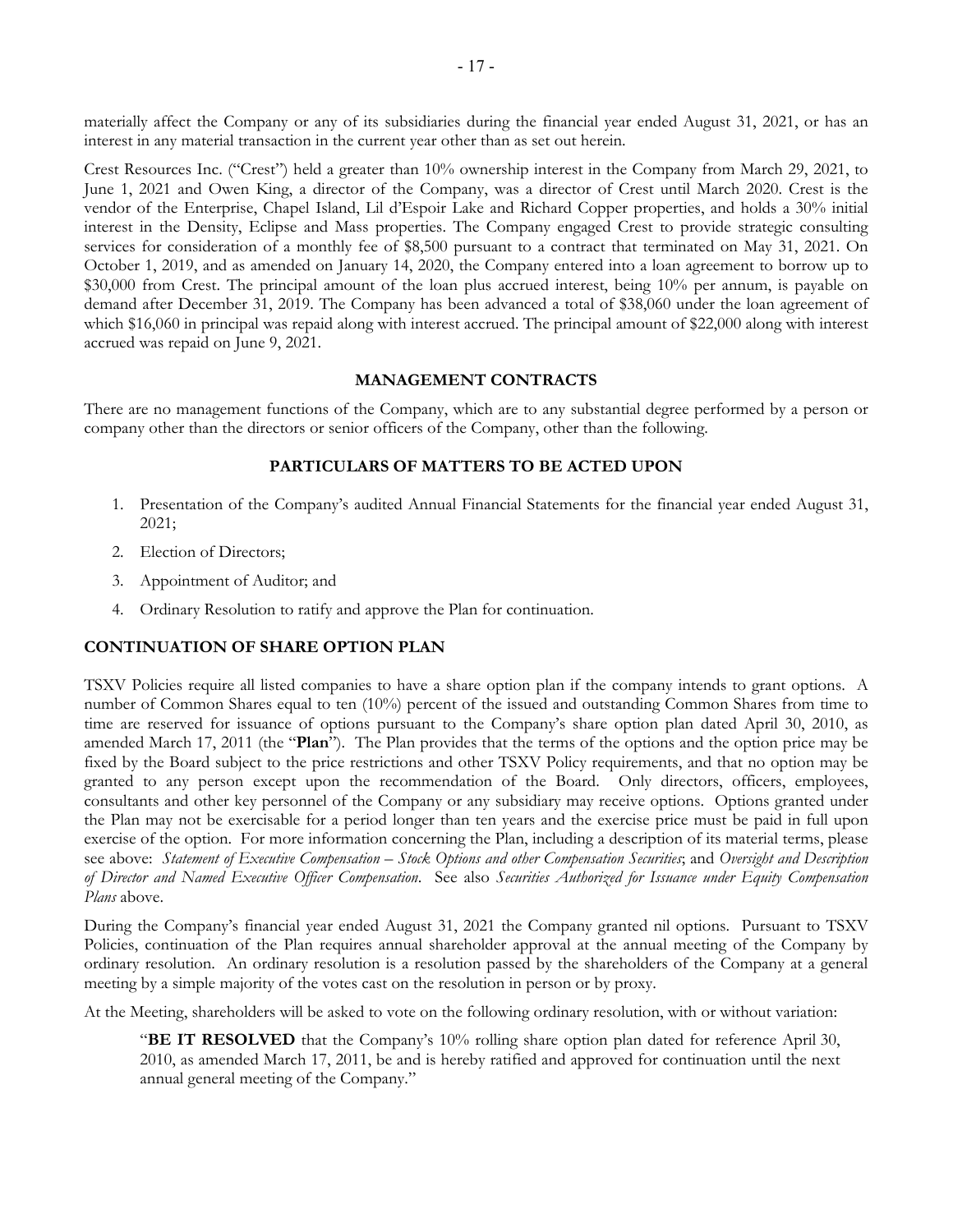A copy of the Plan will be available for inspection at the Meeting. A shareholder may also get a copy of the Plan from the Company, by request to telephone no. (604) 339-2243, Fax: (604) 681-3552.

**The Board recommends that shareholders vote in favour of the ordinary resolution to approve the Plan for continuation. In the absence of instructions to the contrary, the persons named in the enclosed form of proxy intend to vote the Common Shares represented thereby in favour of passing the resolution to approve the Plan for continuation.** 

#### **ADDITIONAL INFORMATION**

Additional information relating to the Company is available on www.sedar.com. Financial information is provided in the Company's comparative financial statements and management discussion and analysis for its most recently completed financial year. The Company will provide to any person or company, upon request to the Corporate Secretary of the Company at #3043-595 Burrard Street, Vancouver, British Columbia, V7X 1L7, Telephone: (604) 339-2243, Fax: (604) 681-3552, one copy of the comparative financial statements of the Company filed with the applicable securities regulatory authorities for the Company's two most recently completed financial years in respect of which such financial statements have been issued, together with the report of the auditor, related management's discussion and analysis and any interim financial statements of the Company filed with the applicable securities regulatory authorities subsequent to the filing of the annual financial statements.

Copies of the above documents will be provided free of charge to security holders of the Company. The Company may require payment of a reasonable charge from any person or company who is not a security holder of the Company, who requests a copy of any such document. Copies of the foregoing documents are available under the Company's profile at www.sedar.com.

#### **OTHER MATTERS**

The Board is not aware of any other matters which it anticipates will come before the Meeting as of the date of mailing of this Information Circular.

The contents of this Information Circular and its distribution to shareholders have been approved by the Board.

**DATED** at Vancouver, British Columbia this 3rd day of May, 2022.

#### **BY ORDER OF THE BOARD**

**"Blake Morgan"** 

**Blake Morgan President and Chief Executive Officer**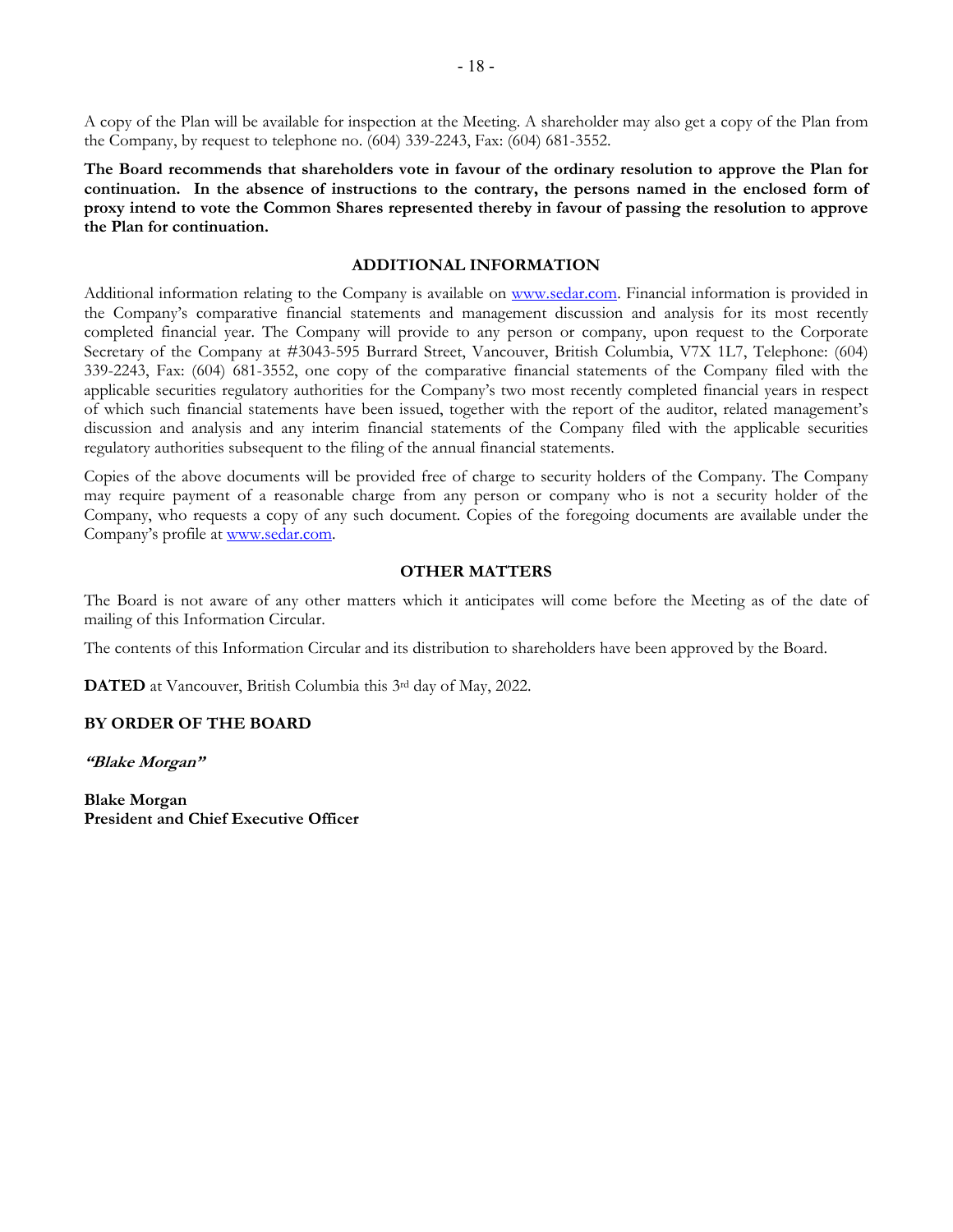# SCHEDULE A TO THE INFORMATION CIRCULAR OF OPAWICA EXPLORATION INC. DATED APRIL 29, 2022

# **CHANGE OF AUDITOR REPORTING PACKAGE**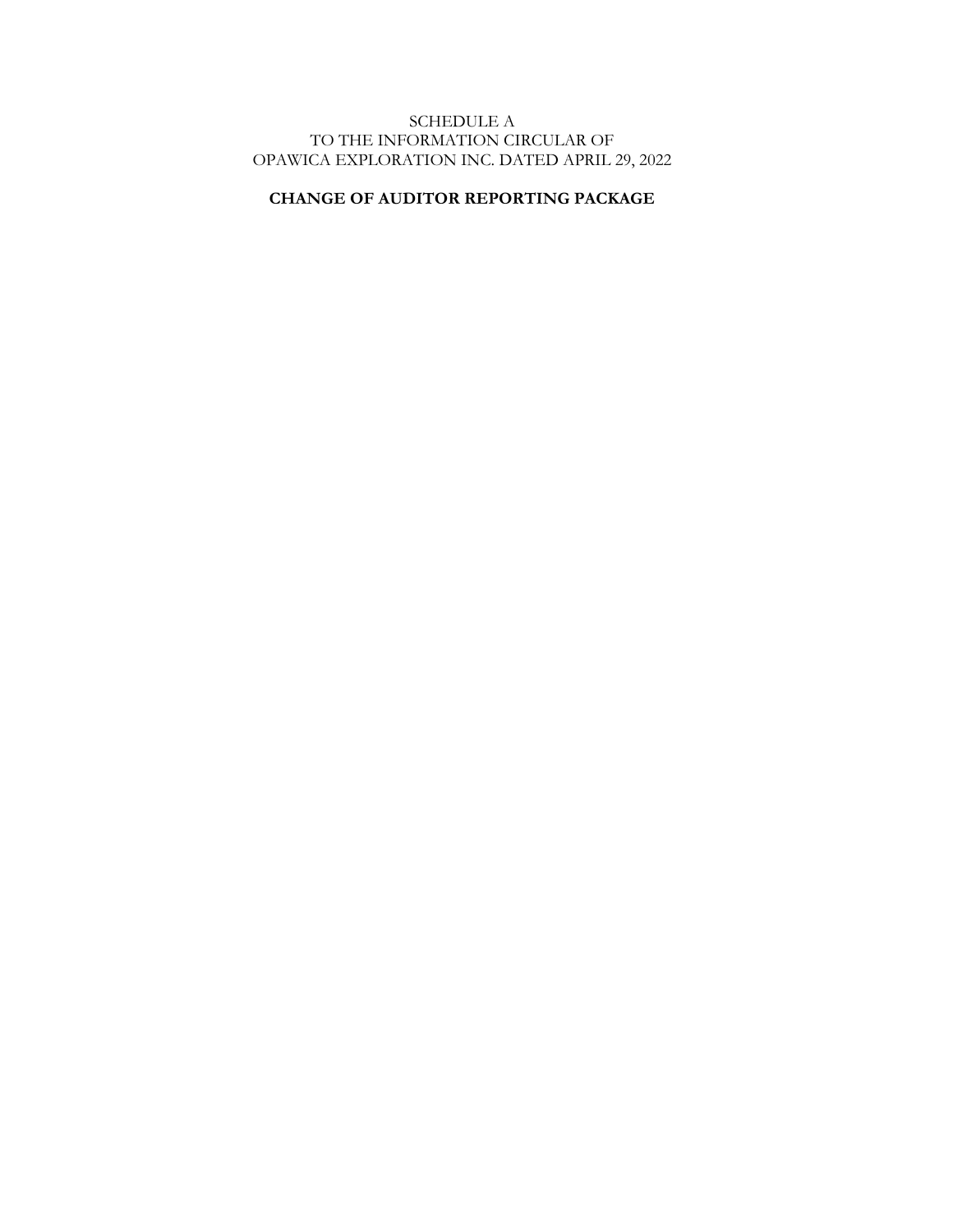

and the Section of Street, Vancouver, BC Canada V7X 1L7  $1$  (604) 681-3170, F (604) 681-35

# THE SERVICA EXPLORATIONS INC.<br>
THE STRIDGE STRIDGE STRIDGE STRIDGE STRIDGE STRIDGE STRIDGE STRIDGE STRIDGE STRIDGE STRIDGE STRIDGE STRIDGE STRIDGE STRIDGE STRIDGE STRIDGE STRIDGE STRIDGE STRIDGE STRIDGE STRIDGE STRIDGE STR TO: Manning Elliott ("Manning") AND TO: Crowe MacKay LLP ("Crowe") AND TO: British Columbia Securities Commission Alberta Securities Commission

# TAKE NOTICE THAT:

i.<br>Lihat (a) Manning, the former auditors (the "Former Auditors") of Opawica Explorations Inc. (the "Corporation") have been requested to tender their resignation as the auditors of the Corporation effective December 22, 2021, and the directors of the Corporation on December 22, 2021, appointed Crowe Mackay LLP (the "Successor"), as the Corporation's successor auditors;

il.<br>Lin (b) the Former Auditors were requested to resign by the Corporation;

i.<br>Do (c) the resignation of the Former Auditors and the appointment of the Successor has been approved by the audit committee and confirmed by the board of directors of the Corporation;

il.<br>Lin (d) the Former Auditor has issued audit reports on the previous financial statements of the Corporation; and

(e) there are no reportable events (as defined in National Instrument 51-102).

DATED at Vancouver, British Columbia, Canada this 22<sup>nd</sup> day of December 2021.

BY ORDER OF THE BOARD



**BLAKE MORGAN**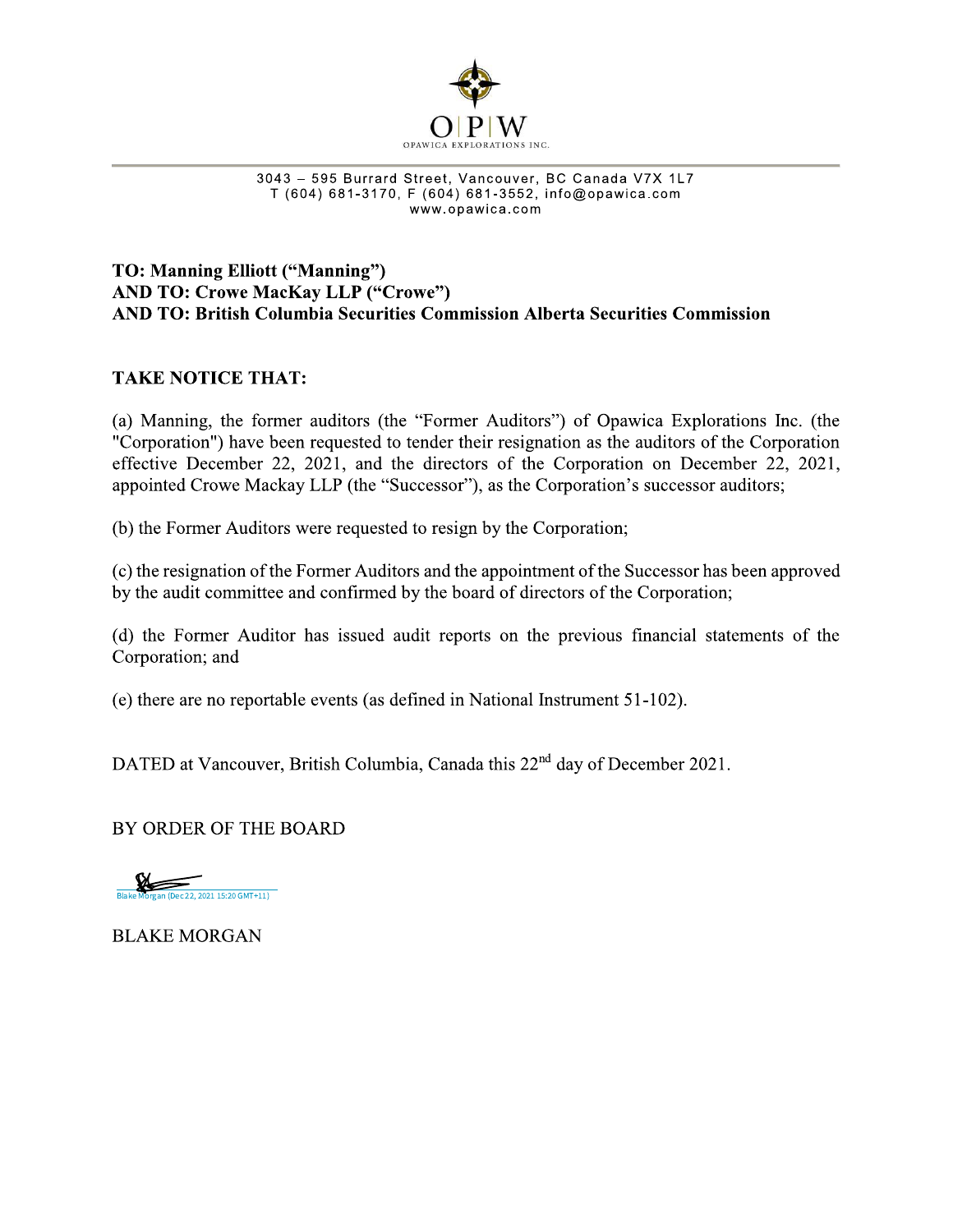

17th floor, 1030 West Georgia St., Vancouver, BC, Canada V6E 2Y3 Tel: 604.714.3600 Fax: 604.714.3669 Web: manningelliott.com

December 22, 2021

To: British Columbia Securities Commission Alberta Securities Commission

Dear Sirs/Mesdames:

# Re: Opawica Explorations Inc. (the "Company")

#### Notice of Change of Auditor

To: British Columbia Securities Commission<br>Alberta Securities Commission<br>Dear Sirs/Mesdames:<br>**Re: Opawica Explorations Inc. (the "Company")**<br>Notice of Change of Auditor<br>We have read the Notice of Change of Auditor from the We have read the Notice of Change of Auditor from the Company (the "Notice"), dated December 22, 2021 delivered to us pursuant to Part 4.11 of National Instrument 51-102 – C*ontinuous Disclosure Obligations.* 

i<br>L In this regard, we confirm that we are in agreement with the statements with respect to Manning Elliott LLP as set out in the Notice, and for other statements, we have no basis to agree or disagree.

li. Yours truly,

MANNING ELLIOTT LLP

/s/ Manning Elliott LLP

CHARTERED PROFESSIONAL ACCOUNTANTS